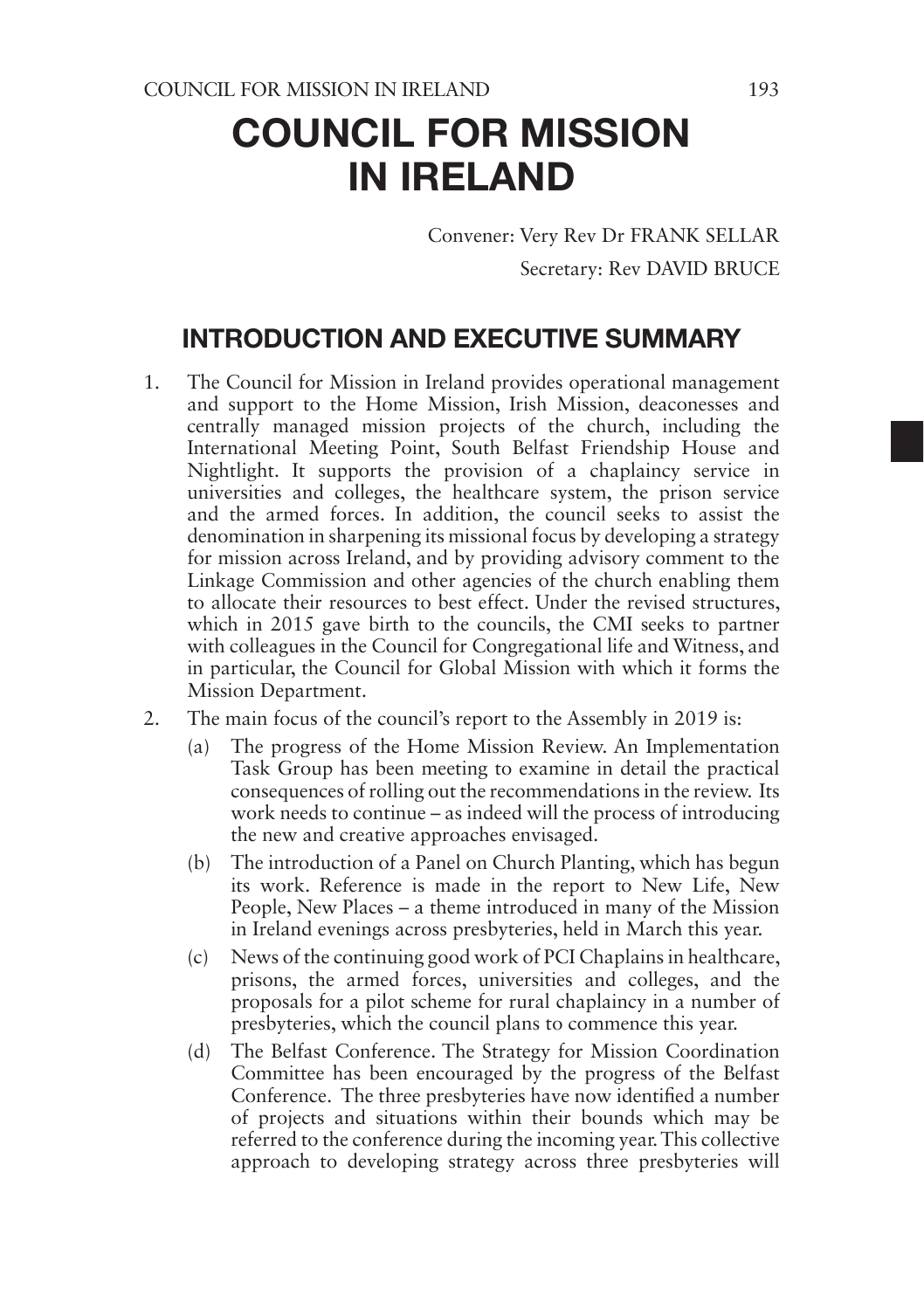enable the council and the Linkage Commission to prioritise the allocation of money and people to anticipated work in Belfast. Lessons learned in this process may help the church develop fresh approaches in the other major cities on this island.

# HOME MISSION, IRISH MISSION AND DEACONESS COMMITTEE

Directory of Home and Urban Mission charges. Linked congregations (in brackets) are not in the Home Mission. Ministers marked \* are called by CMI as at March 2019.

| <b>MINISTER</b>       | <b>CHARGE</b>                                             |
|-----------------------|-----------------------------------------------------------|
| Rev Colin Anderson    | (Frankford, Castleblayney), Corvalley and<br>Ervey        |
| Rev Gunther Andrich*  | Irvinestown, Pettigo and Tempo                            |
| Rev Rodney Beacom*    | Lisbellaw, Lisnaskea, Maguiresbridge and<br>Newtownbutler |
| Rev Damien Burke*     | Drogheda                                                  |
| Rev Andy Carroll*     | Donabate                                                  |
| Rev David Clarke*     | Sligo                                                     |
| Rev David Conkey*     | Enniscorthy and Wexford                                   |
| Rev Richie Cronin*    | Trinity Cork and Aghada                                   |
| Rev Molly Deatherage* | Ballina, Killala, Ballymote                               |
| Rev Al Dunlop*        | Howth and Malahide                                        |
| Rev Daryl Edwards*    | Drum, Cootehill and Kilmount                              |
| Rev Helen Freeburn*   | Galway (Alternating Scheme)                               |
| Rev Andrew Gill*      | Blackrock and Bray (call issued 1/5/19)                   |
| Rev William Hayes*    | Tullamore and Mountmellick                                |
| Rev Knox Jones        | (Waterside) and Fahan                                     |
| Rev Vicki Lynch (MCI) | Church, Limerick<br>Christ<br>(Alternating)<br>Scheme)    |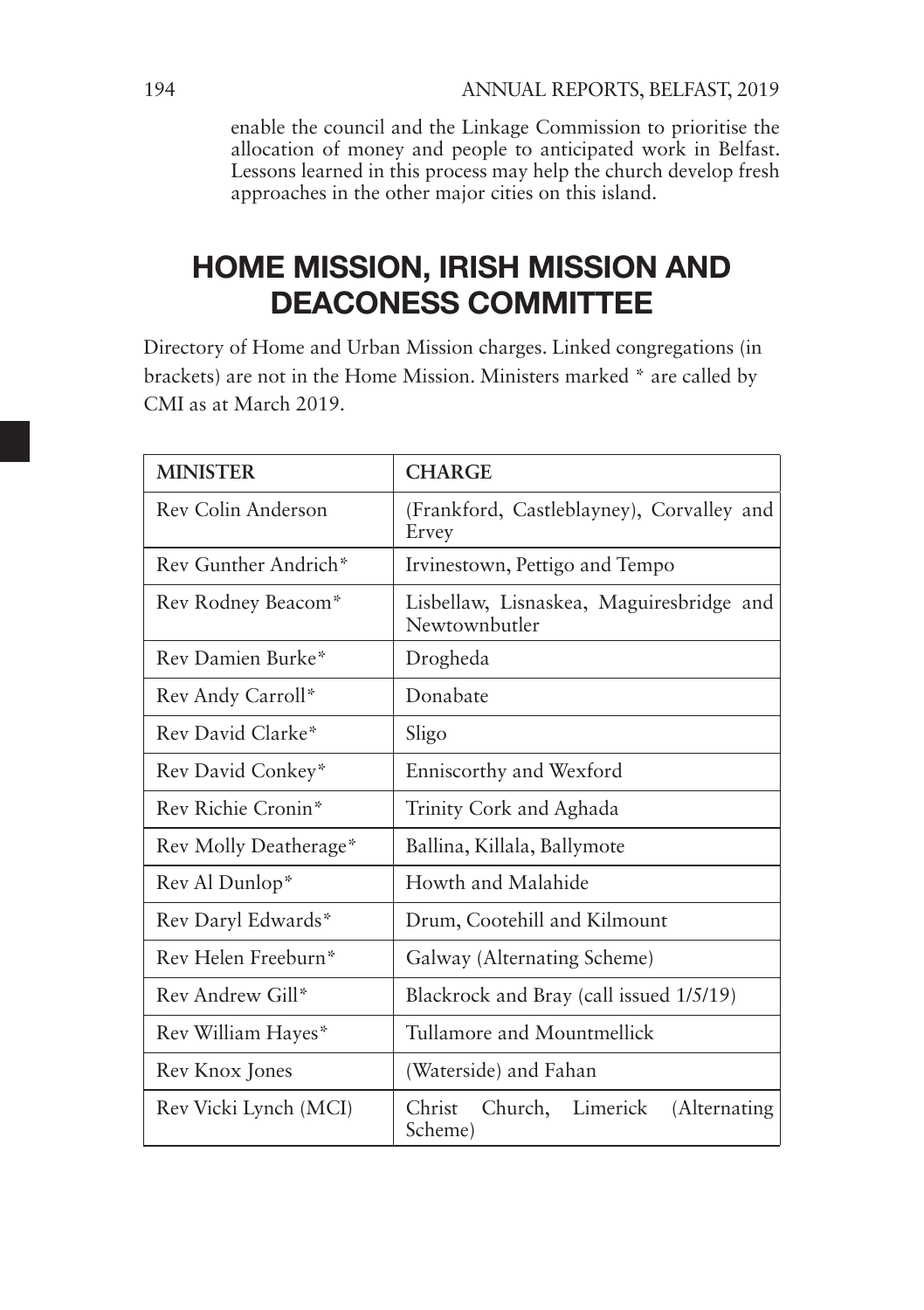| <b>MINISTER</b>          | <b>CHARGE</b>                                                           |
|--------------------------|-------------------------------------------------------------------------|
| Rev Dr Keith McCrory*    | Maynooth                                                                |
| Rev Gary McDowell*       | Greystones                                                              |
| Rev Jean Mackarel*       | Drumkeeran,<br>Killeshandra,<br>Cavan<br>and<br><b>Bellasis</b>         |
| Rev Colin McKibbin       | (Convoy, Carnone, Donoughmore) and Alt                                  |
| Rev Alan McQuade         | (First Monaghan) and Smithborough                                       |
| Rev Katherine P. Meyer*  | Sandymount (Alternating Scheme)                                         |
| Rev Alan Moore           | (Cavanaleck) and Aughentaine                                            |
| Rev Susan Moore          | (Kerrykeel, Milford) and Rathmullan                                     |
| Rev William Montgomery*  | Fermoy with Cahir                                                       |
| Rev Jonathan Porter*     | Dundalk (call issued, 4/4/19)                                           |
| Rev Mark Proctor*        | (pt) with chaplaincy at<br>Tallaght<br>Naas<br>Hospital                 |
| Rev Stephen Rea*         | Carlow and Athy                                                         |
| Rev David Reid           | (Ardstraw) and Douglas                                                  |
| Rev Daniel Reyes Martin* | Corboy and Mullingar                                                    |
| Rev Stephen Richmond*    | Donegal and Stranorlar                                                  |
| Rev Rodney Thompson      | (Badoney, Corrick) and Glenelly                                         |
| Rev Andrew Watson*       | Carrigart and Dunfanaghy (part-time)                                    |
| Rev Brian Wilson         | Kells (Stated Supply)                                                   |
| Vacant                   | Arklow                                                                  |
| Vacant                   | (Aughnacloy) and Ballymagrane                                           |
| Vacant                   | First Bailieborough, Corraneary,<br>(Trinity)<br>Bailieborough)         |
| Vacant                   | Ballyhobridge<br>Stonebridge,<br>Clones,<br>and<br>Newbliss (part-time) |
| Vacant                   | Inch                                                                    |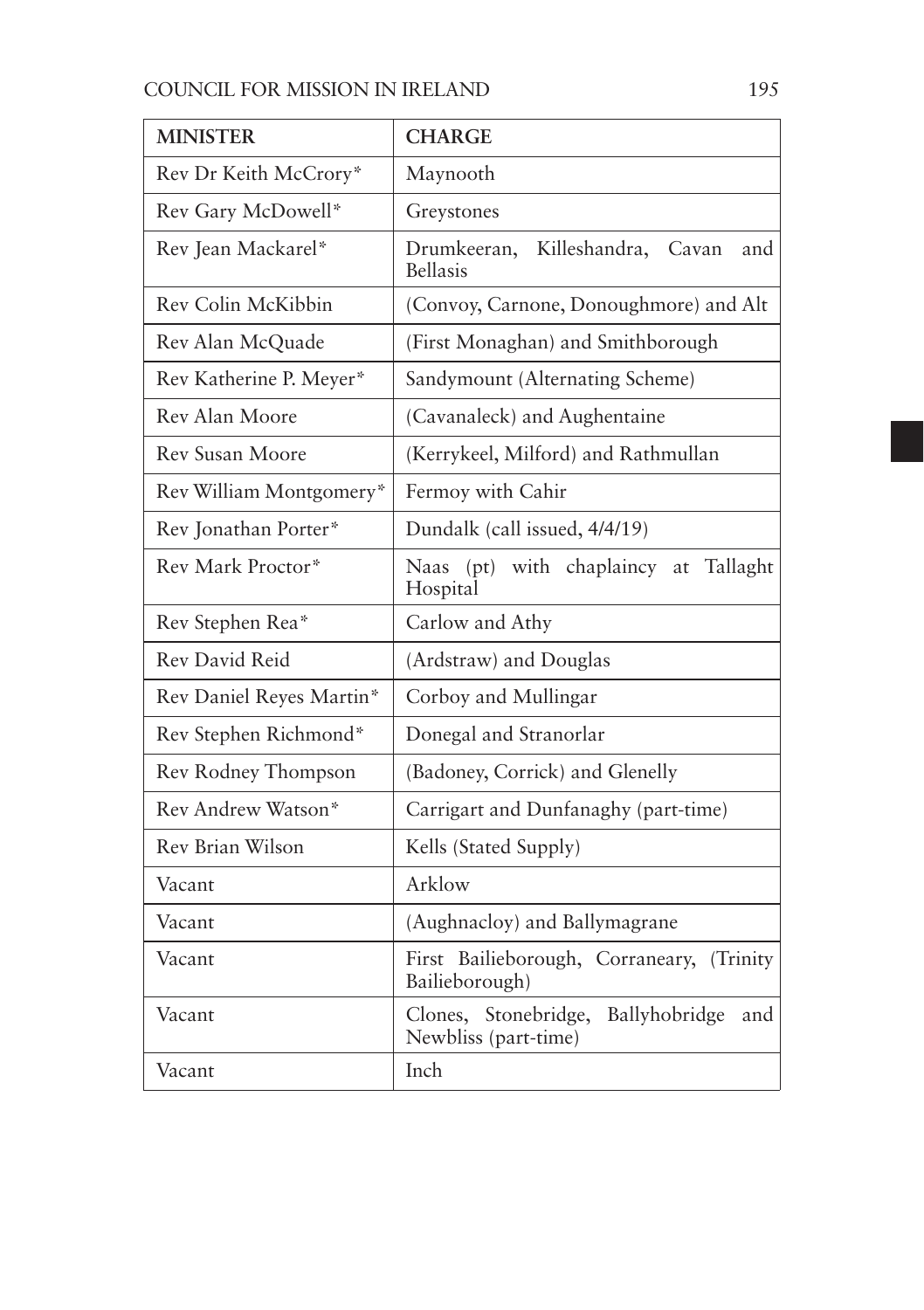| <b>MINISTER</b>       | <b>CHARGE</b>                                                            |
|-----------------------|--------------------------------------------------------------------------|
| Vacant                | Kilkenny                                                                 |
| Vacant                | Moville, Greenbank, Carndonagh<br>and<br>Malin                           |
| <b>URBAN MISSION</b>  |                                                                          |
| Vacant                | Belvoir                                                                  |
| Rev Rodney Cameron*   | St Columba's, Lisburn                                                    |
| Rev Mervyn Gibson*    | Westbourne                                                               |
| Rev William Harkness* | Great Victoria Street (part-time)<br>with<br>additional missional duties |
| Rev Robert Love*      | Taughmonagh                                                              |
| Rev Danny Rankin*     | Strand, Belfast                                                          |
| Rev Lachlan Webster*  | Craigavon                                                                |

3. As notified at the General Assembly in 2018, the proposed amalgamation of Boyle with Sligo took place on 7 December 2018.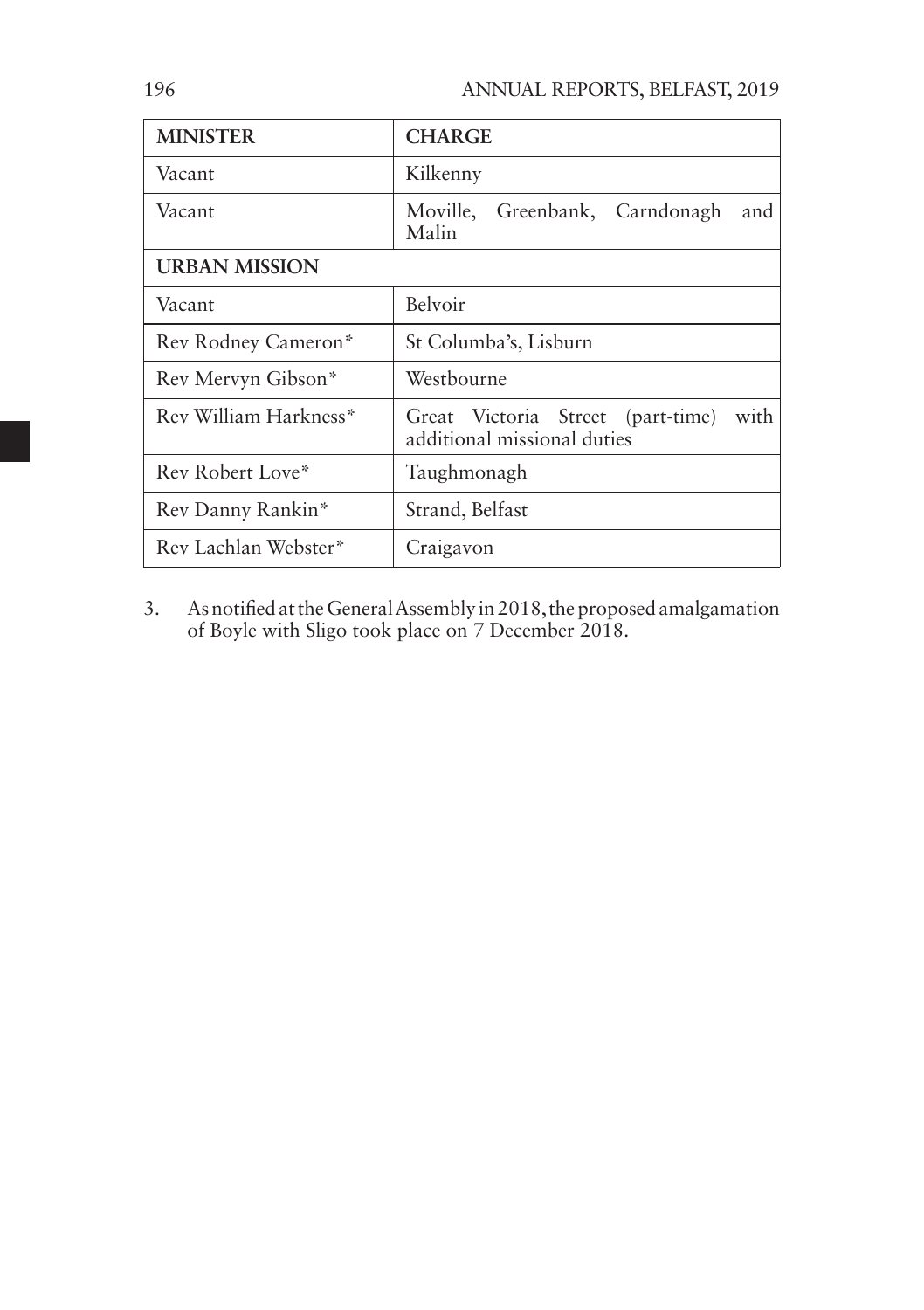### IRISH MISSION WORKERS & DEACONESS PANEL

- 4. The panel provides supervision and support for deaconesses and Irish mission workers, including the management of their annual conference and retreat, adjustments to the handbook, conduct of three-yearly reviews, granting of sabbatical leave and in-service training and other matters regarding their deployment.
- 5. The panel records its thanks to Helen Johnston, Mission Support Officer (Member Care) for her work in support of Irish mission workers and deaconesses.
- 6. The following is the Directory of Irish mission workers and deaconesses, and the location of their service (March 2019)

| <b>NAME</b>     | <b>LOCATION</b>                      |
|-----------------|--------------------------------------|
| David Boyd      | Adelaide Road, Dublin                |
| Tom Dowling     | Kilkenny                             |
| Keith Preston   | International Meeting Point, Belfast |
| Philip Whelton  | Arklow                               |
| William Workman | Athy and Carlow                      |

#### Directory of Irish mission workers and the location of their service (March 2019)

#### Directory of deaconesses and the location of their service (March 2019)

| <b>NAME</b>      | <b>LOCATION</b>                                           |
|------------------|-----------------------------------------------------------|
| Sonya Anderson   | Shore Street, Donaghadee                                  |
| Eileen Black     | South Belfast Friendship House & Great<br>Victoria Street |
| Rachel Cubitt    | Whiteabbey                                                |
| Eleanor Drysdale | Wellington, Ballymena                                     |
| Joanne Dunlop    | Chaplaincy Team – Antrim & Craigavon<br>Hospitals         |
| Sharon Heron     | International Meeting Point, Belfast                      |
| Roberta Irvine   | Greystone Road, Antrim                                    |
| Phyllis Linton   | West Church, Ballymena                                    |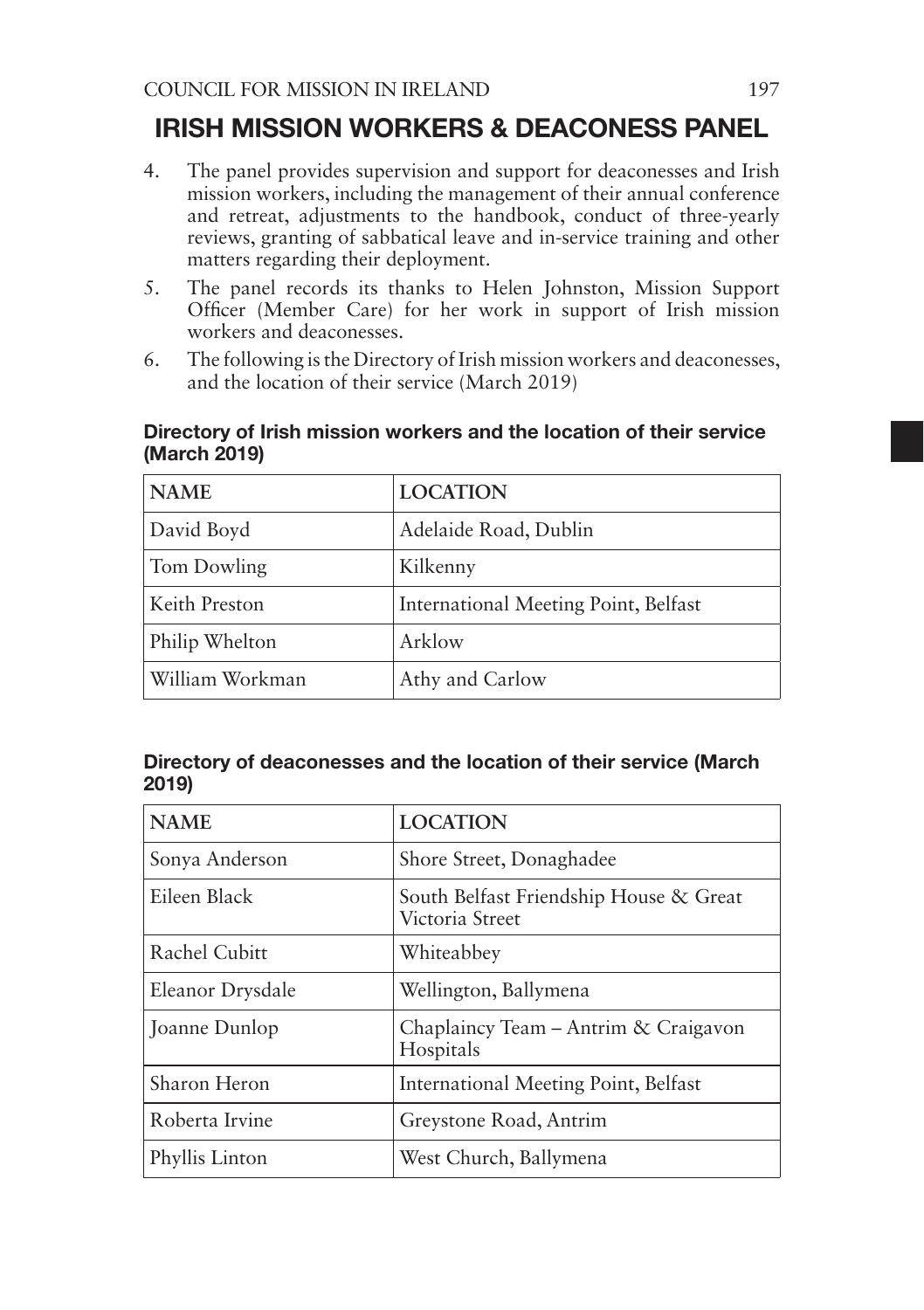| <b>NAME</b>           | <b>LOCATION</b>                                                       |
|-----------------------|-----------------------------------------------------------------------|
| Amy Magee             | Deaconess without Charge                                              |
| Heather McCracken     | Chaplaincy Team – Royal Victoria and<br><b>Belfast City Hospitals</b> |
| <b>Tracey Nicholl</b> | St James', Ballymoney                                                 |
| Michelle Purdy        | Ballyclare                                                            |
| Hazel Reid            | First Broughshane                                                     |
| Margaret Robertson    | Elmwood, Lisburn                                                      |
| Rosemary Spiers       | Greenwell Street, Newtownards                                         |
| Evelyn Whyte          | First Lisburn                                                         |

- 7. The Council received the resignation of Julie Peake as a deaconess on 30 April 2018, and in recording its appreciation for her valuable work, commends her to the prayers of the church.
- 8. Heidi England, as a student for the diaconate is eligible for call, and is currently serving in a part-time temporary capacity in Hydebank Wood Prison and the NI Women's Prison.
- 9. Eileen Black was inducted as deaconess in Great Victoria Street Presbyterian Church and the South Belfast Friendship House on 16 November 2018.
- 10. The Panel has begun consideration of the gender-specific nature of the role of the diaconate within PCI. These preliminary discussions include an exploration of how a non-ordained but called office of the church which may be open to all, might assist the mission of the church.

IAN CARTON, Convener

# SOUTH BELFAST FRIENDSHIP HOUSE MANAGEMENT PANEL

- 11. Deaconess, Mrs Eileen Black, commenced work in Friendship House on 1 November 2018.
- 12. Rev William Harkness' role has been adjusted to permit him to be Project Leader in Friendship House.
- 13. The project continues its valuable work in reaching out to the Sandy Row community. Activities include a foodbank, children's and youth ministry, homework clubs, the development of men's ministry, meetings for seniors and summer teams for outreach. An intern has been working alongside the team for most of the year.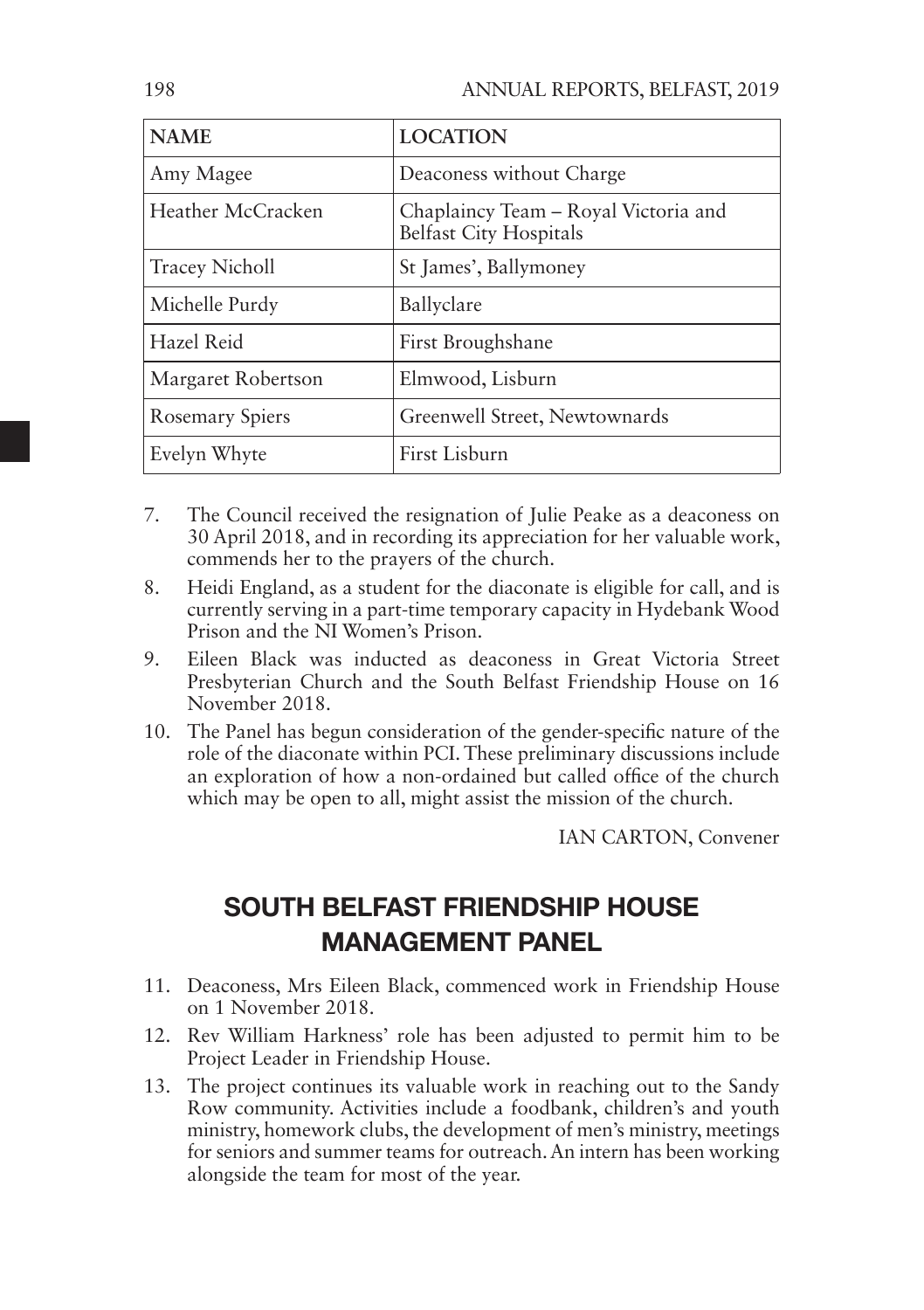14. The team is seeking ways to strengthen the links between Great Victoria Street Church and the House.

MARK SPRATT, Convener

# INTERNATIONAL MEETING POINT MANAGEMENT PANEL

- 15. The Management Panel combines representatives from CMI, the South Belfast Presbytery and the volunteers who work in support of the project through the year.
- 16. The project remains very busy, making connections with hundreds of migrants each week. Matters under discussion include:
- 17. Future options for the location of the IMP are under consideraton, following the expiration of the lease on the building at 133a Lisburn Road in 2020. A number of options have been discussed and are placed within a wider set of considerations concerning the presbyterian presence in this part of the city of Belfast. Referrals will further take place to the Belfast Conference.
- 18. The opening of a second International Meeting Point in North Belfast has been considered by the Strategy for Mission Coordination Committee and the North Belfast Presbytery. Steps have been taken to commence this project at Carlisle Circus, which will include a charity shop aimed at young mothers and carers, and the commencement of English language classes. The pilot will run for one year as a project of the presbytery with CMI input and support. A descision will be taken following this regarding the longer term plans and arrangements and be reported to the 2020 Generral Assembly.

PAT MARTIN, Convener

### NIGHTLIGHT MANAGEMENT PANEL

- 19. The Strategy for Mission Coordination Committee is supervising a review into the work of Nightlight and the wider question of 'nighttime' ministry in the Church. Mr Allen McCartney has been appointed as the chair of the review process, which began in March 2019.
- 20. The panel notes a decline in volunteer involvement in the work of Nightlight in Belfast on the ground.
- 21. The two Nightlight staff continue their valued work of outreach into the rapidly changing entertainment quarters of Belfast.

DANNY RANKIN, Convener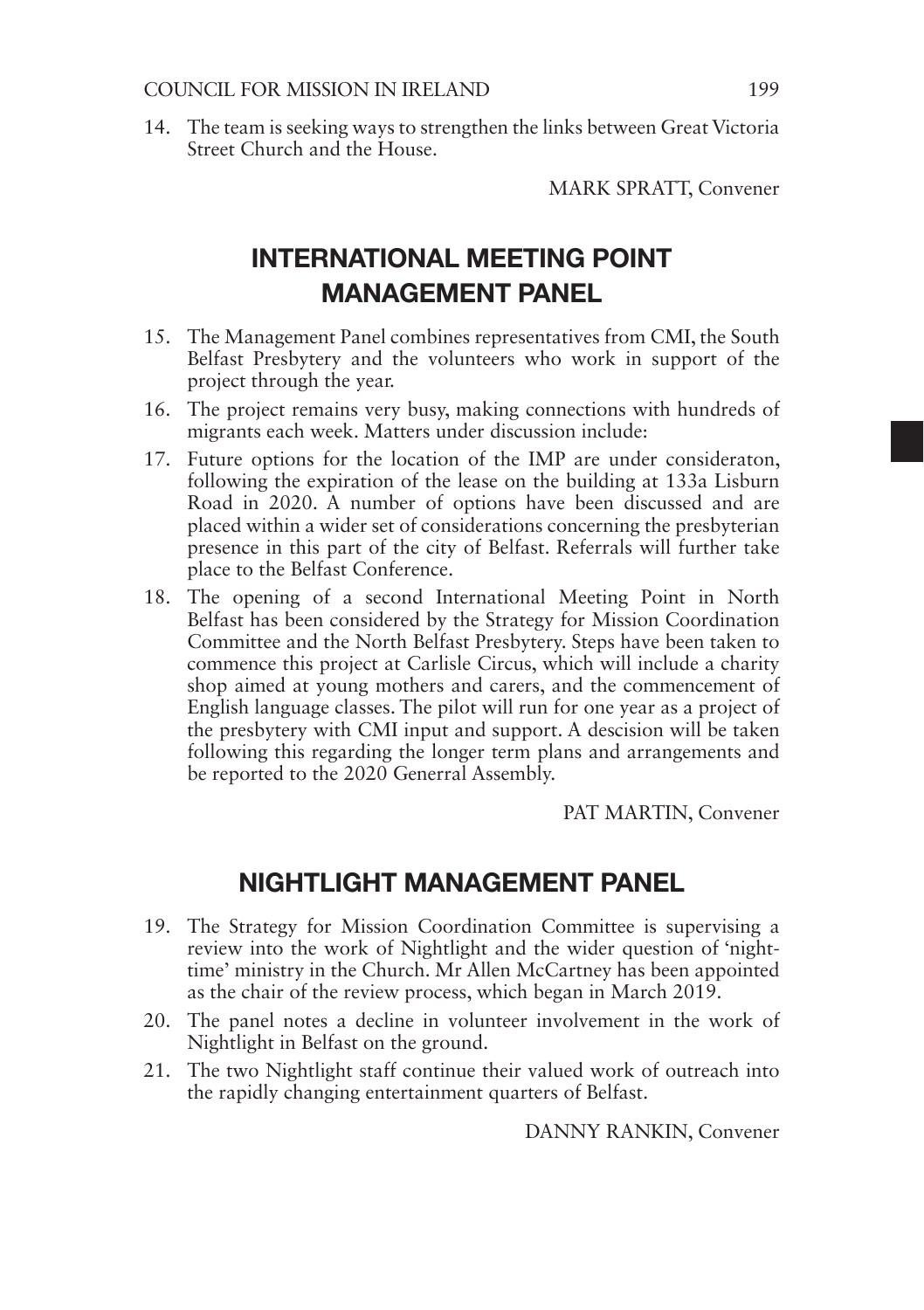# HOME MISSION REVIEW PANEL, AND HOME MISSION REVIEW IMPLEMENTATION TASK GROUP

22. A summary of the work of the panel and the Implementation Task Group is included as Appendix  $\hat{1}$  to this report, and a resolution is appended.

> ROY PATTON, Convener IAN CARTON, Committee Convener

# HEALTHCARE, PRISONS AND FORCES CHAPI AINCY COMMITTEF

#### Healthcare chaplaincy

#### Directory of PCI Healthcare Chaplains and the location of their service (March 2019)

This directory does not include smaller institutions, specialist or private hospitals and hospices, most of which have their own arrangements in place with local ministers. In the Irish Republic, with some exceptions, PCI chaplains are honorary appointments, typically fulfilled by the local minister.

In most Health and Social Care Trusts in Northern Ireland, chaplains are employees of the Trust.

| <b>NAME</b>                  | <b>LOCATION</b>                         |
|------------------------------|-----------------------------------------|
| Rev Michael Anderson         | Musgrave Park Hospital, Belfast         |
| Rev Lindsay Blair            | Altnagelvin Hospital                    |
| Very Rev Dr Godfrey<br>Brown | Dalriada                                |
| Rev David Clarke             | Sligo University Hospital               |
| Rev Richie Cronin            | Cork University Hospital                |
| <b>Rev David Cupples</b>     | South West Acute Hospital, Enniskillen  |
| Rev Tony Davidson            | St Luke's; Mullinure and Longstone      |
| Susan Dawson                 | Coordinating Chaplain, Dublin Hospitals |
| <b>Rev Molly Deatherage</b>  | Mayo General Hospital                   |
| Rev Ken Doherty              | Mater Hospital, Belfast                 |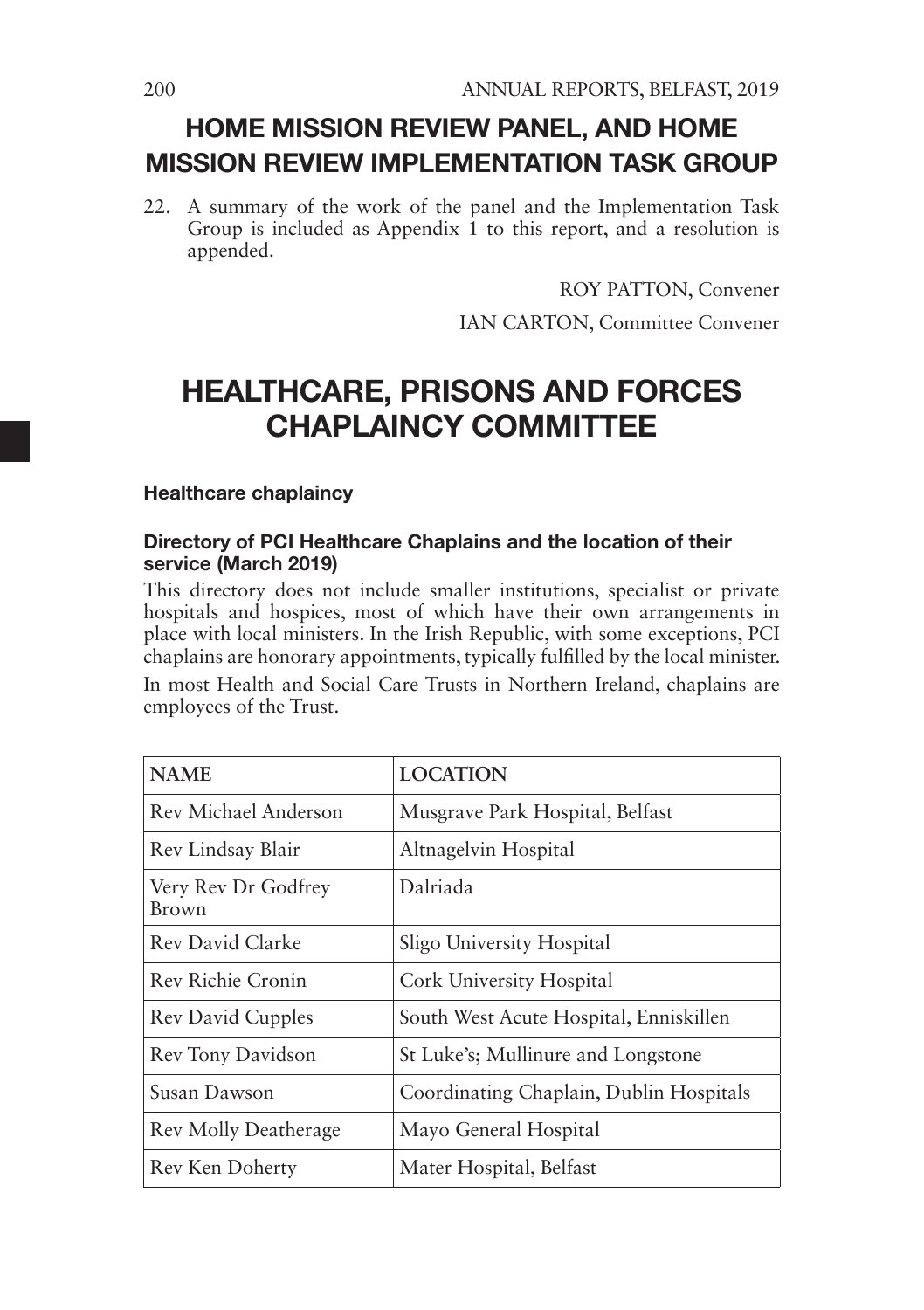| <b>NAME</b>                                                   | <b>LOCATION</b>                                            |
|---------------------------------------------------------------|------------------------------------------------------------|
| Joanne Dunlop (Deaconess<br>Assistant to Chaplain)            | Hospital<br>Antrim<br>and<br>Craigavon<br>Area<br>Hospital |
| Rev Helen Freeburn                                            | University Hospital, Galway                                |
| Rev John Gilkinson                                            | Belfast City Hospital (full time)                          |
| Rev David Hagan                                               | Cavan General Hospital                                     |
| Rev Norman Harrison                                           | Royal Group of Hospitals (full time)                       |
| Rev Keith Hibbert                                             | Altnagelvin Hospital                                       |
| Rev Jim Lamont                                                | Letterkenny General Hospital                               |
| Rev Vicki Lynch (MCI)                                         | University Hospital, Limerick                              |
| Heather McCracken<br>(Deaconess Assistant to the<br>Chaplain) | Royal Group of Hospitals<br><b>Belfast City Hospital</b>   |
| Rev Roger McElnea                                             | Tyrone and Fermanagh                                       |
| Rev Keith McIntyre                                            | Daisy Hill Hospital                                        |
| Rev Stephen McNie                                             | Monaghan General Hospital                                  |
| Rev Stanley Millen                                            | Dundalk District Hospital (interim)                        |
| Rev Dr Ivan Neish                                             | Whiteabbey Hospital                                        |
| Rev Jane Nelson                                               | Tyrone County Hospital                                     |
| <b>Rev Leslie Patterson</b>                                   | Lagan Valley Hospital (temporary)                          |
| <b>Rev Owen Patterson</b>                                     | Downe Hospital                                             |
| <b>Rev Mark Proctor</b>                                       | Tallaght Hospital (Adelaide and Meath)                     |
| Rev Marlene Taylor                                            | Belfast City Hospital (temporary)                          |
| Rev Ivan Thompson                                             | Bluestone Psychiatric Unit                                 |
| Rev Alan Thompson                                             | South Tyrone Hospital                                      |
| Vacant                                                        | Ulster Hospital, Dundonald                                 |

23. The committee continues its work of liaison with the five Health and Social Care Trusts in Northern Ireland and with the Health Service Executive in the Irish Republic concerning the provision of Presbyterian chaplaincy services in hospitals across Ireland. Appreciation is noted for the work of PCI chaplains, almost all of whom are part-time, as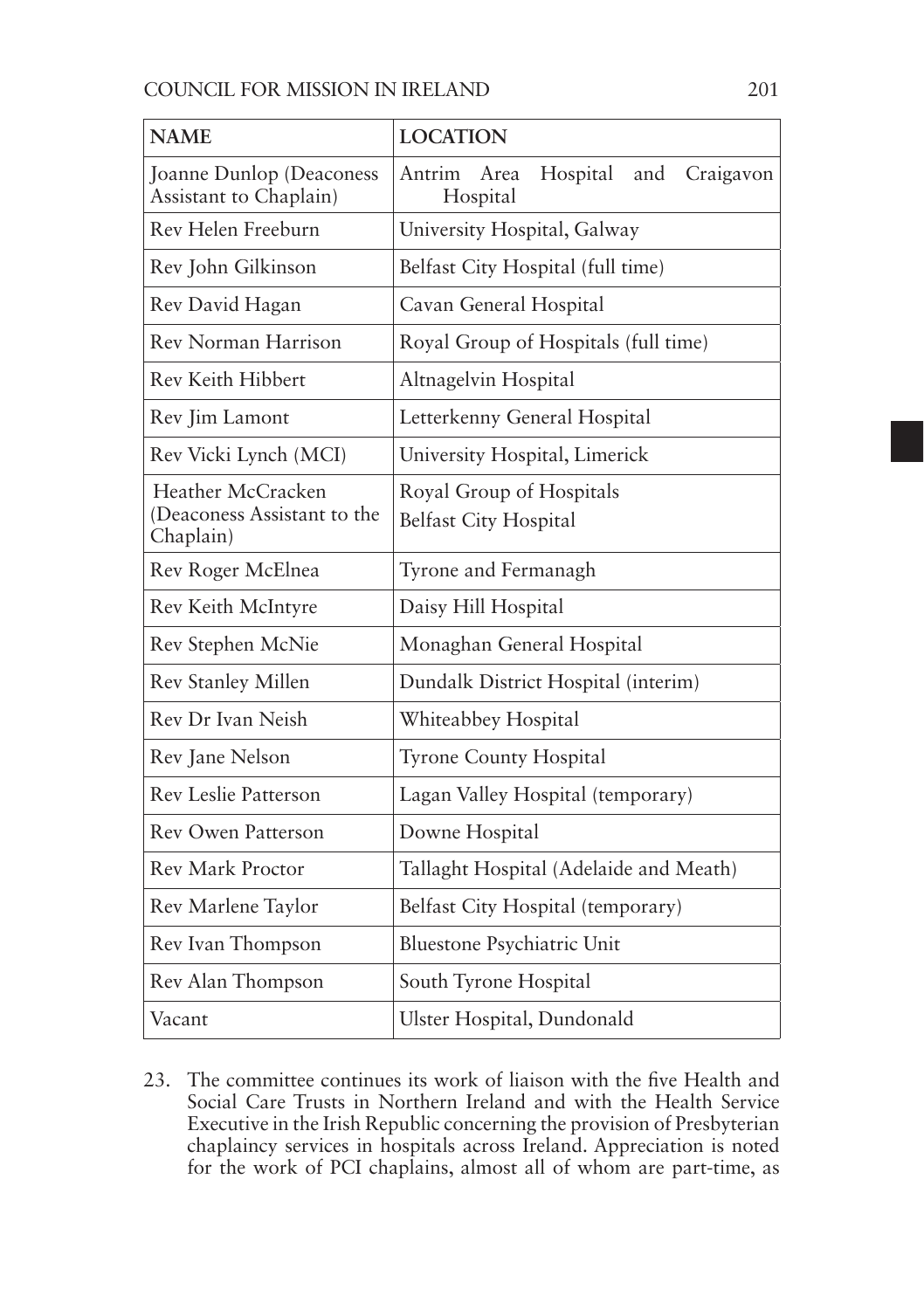they provide pastoral care for patients and staff in busy hospitals.

- 24. Following the passing of a resolution at the General Assembly in 2018 as part of representations from the churches, the Northern Trust responded regarding its proposals to introduce the generic model of chaplaincy provision across the sites in the Trust. Their modified proposals include a welcome restriction of the implementation of the generic model to a small number of sites.
- 25. The Committee notes that the provision of Clinical Pastoral Education (CPE) training in Northern Ireland may be transferred to the South Eastern Trust under the direction of the Lead Chaplain. While CPE is not an essential criterion for chaplaincy appointments in Northern Ireland, it is a preferred criterion with some Trusts insisting that successful candidates agree to take units of the course within a timeframe following appointment. Other possible means of qualification and accreditation for healthcare chaplaincy have been discussed.
- 26. CPE remains an essential criterion for full or substantial part-time chaplaincy appointments in the Irish Republic.

| <b>NAME</b>          | <b>LOCATION</b>                                      |
|----------------------|------------------------------------------------------|
| Rev Alan Boal        | Mountjoy, Dublin                                     |
| Heidi England        | Hydebank Wood College (part-time and<br>temporary)   |
| Rev Colin Megaw      | Woodland's Juvenile Justice Centre                   |
| Rev Graham Stockdale | HMP Maghaberry (Coordinating Chaplain,<br>full-time) |
| Vacant               | HMP Magilligan                                       |

#### Prisons chaplaincy:

#### Directory of PCI Prisons' Chaplains and the locations of their service( March 2019)

27. PCI is required to provide a chaplaincy service, funded by the NIPS in the three prison estates in Northern Ireland. Rev Graham Stockdale is fulltime PCI Chaplain, and Coordinating Chaplain in HMP Maghaberry. The appointment of a part-time PCI Chaplain in HMP Magilligan is pending. It is possible that a collaborative model involving the three main protestant denominations pooling their resources may result in the appointment of a chaplain with a larger number of allocated hours. Mrs Heidi England (eligible for call as a deaconess) is providing cover in Hydebank Wood College and the NI Women's Magilligan Prison.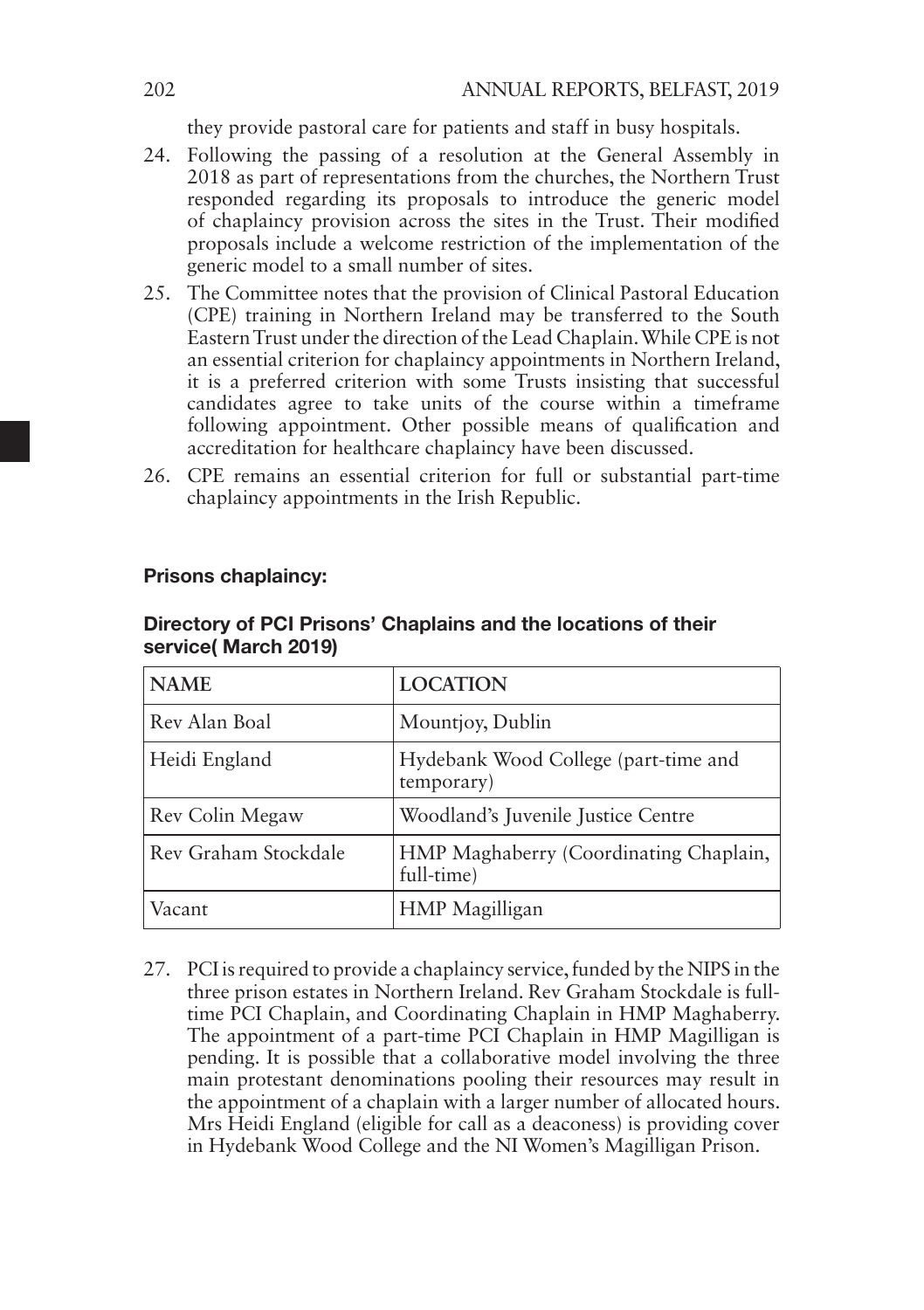## FORCES CHAPLAINCY PANEL

#### Directory of Commissioned Chaplains within the Armed Forces (March 2019)

| <b>NAME</b>             | <b>LOCATION</b>                 |
|-------------------------|---------------------------------|
| Rev Mark Donald         | Army Reserve (part-time)        |
| Rev Simon Hamilton      | Royal Naval Reserve (part-time) |
| Rev Mark Henderson      | Army                            |
| Rev Ivan Linton         | Army                            |
| Rev Graeme McConville   | Army                            |
| Rev Norman McDowell     | Army                            |
| <b>Rev Scott Moore</b>  | Army Reserve (part-time)        |
| Rev Jonathan Newell     | R AF                            |
| Rev Heather Rendell     | Army                            |
| Rev Dr Paul Swinn       | Army                            |
| Rev Brent van der Linde | Royal Navy                      |
| Rev Dr Philip Wilson    | Royal Air Force                 |

#### Directory of part-time Chaplains to Youth Organisations sponsored by the Armed Forces

| <b>NAME</b>            | <b>LOCATION</b>                 |
|------------------------|---------------------------------|
| Rev Joseph Andrews     | Air Training Corps              |
| Rev Dr Paul Bailie     | Army Cadet Force (commissioned) |
| Rev Kenneth Crowe      | Army Cadet Force (commissioned) |
| Rev Richard Graham     | Air Training Corps              |
| Rev Ivan Neish         | Air Training Corps              |
| Rev Jane Nelson        | Air Training Corps              |
| Rev Prof. PattonTaylor | Air Training Corps              |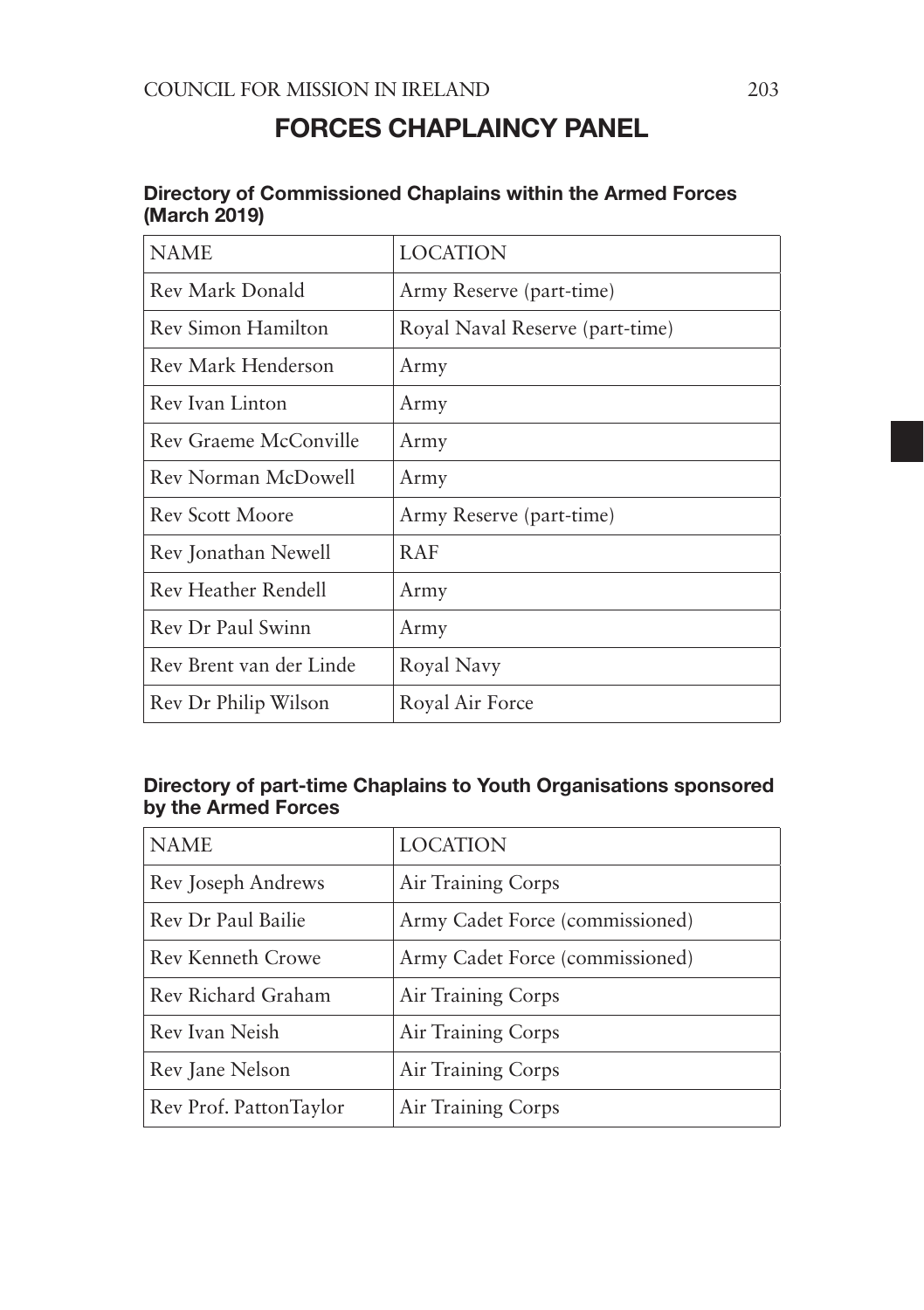- 28. It is anticipated that Rev Mark Donald (Army Reserve Chaplain) will be deployed to Afghanistan with 1 Royal Irish from 22 April 2019 for three months, and will thus be serving overseas during the meetings of the General Assembly.
- 29. Post-ordination training courses There are practical difficulties for some full-time chaplains to attend these courses, especially if they are serving overseas. Discussion is ongoing with the Council for Training and Ministry.
- 30. Moderator's visits The Moderator and some members of the panel visited HMS Duncan during the ship's visit to Belfast. The PCI Chaplain to the Navy, Rev Brent van der Linde, was present. The Moderator has recently visited Germany to meet with Rev Graeme McConville, and plans to visit Rev Dr Philip Wilson and Rev Jonathan Newell in RAF Cranwell in May.
- 31. Expressions of interest in Forces Chaplaincy: A number of expressions of interest have been received and are being progressed.
- 32. Memorial Tablet to members of the Assembly killed in the Great War - On Tuesday June 7 1921, a Memorial Tablet to the ministers of the Presbyterian Church in Ireland who lost their lives in the First World War was unveiled and dedicated in the entrance lobby of Church House. Six names were engraved on the tablet. In the various renovations to the building since, the tablet has been lost. The Forces Chaplaincy Panel has appointed a task group to research the possibility of having a replacement tablet mounted in Assembly Buildings. Work on this is ongoing.
- 33. Centenary of the addition of the "Royal" title for the Army Chaplains' Department: The council notes with appreciation, the centenary in 2019 of the designation "Royal" to the Army Chaplain's Department, and gives thanks to God for the faithful work of PCI forces chaplains who have served in this specialist ministry.

PATTON TAYLOR, Convener

#### Rural Chaplaincy

34. Following agreement in principle to proceed towards the appointment of a Rural Chaplain for a three year pilot scheme in the Presbyteries of Armagh, Down, Iveagh and Newry, comment from the presbyteries has been received and considered as the papers for the creation of the post are being finalised.

DONALD PATTON, Committee Convener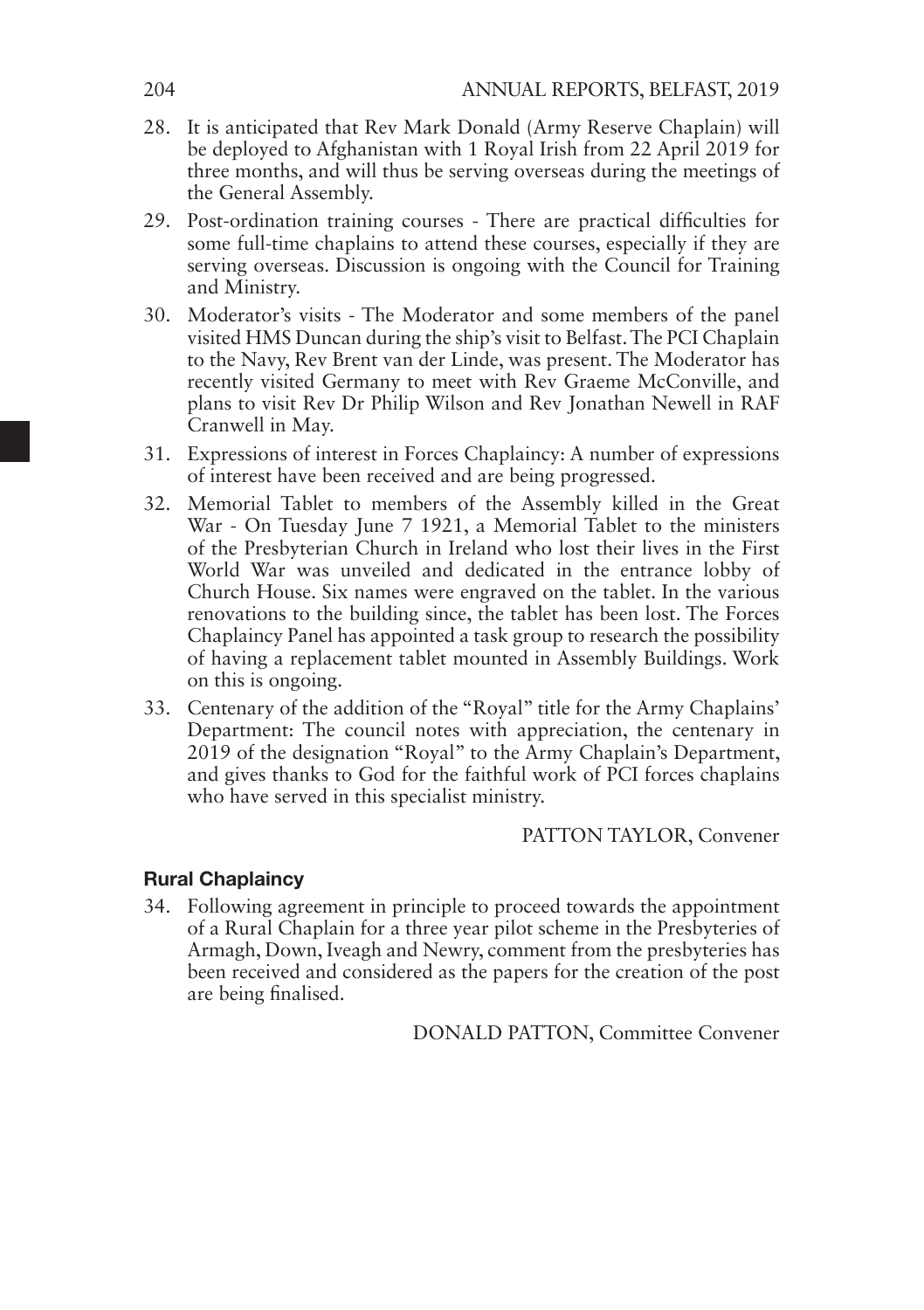# UNIVERSITIES AND COLLEGES CHAPLAINCY COMMITTEE

| <b>NAME</b>               | <b>LOCATION</b>                                                  |
|---------------------------|------------------------------------------------------------------|
| Rev Dr John Coulter       | Ulster University, Coleraine Campus (part-<br>time)              |
| Rev Helen Freeburn        | University College, Galway (part-time)                           |
| Rev David Gray            | Queen's University, Stranmillis and Union<br>Theological College |
| Rev Julian Hamilton (MCI) | Trinity College, Dublin (part-time)                              |
| Rev Vicki Lynch (MCI)     | University College, Limerick (part-time)                         |
| Rev Dr Keith McCrory      | National University of Ireland, Maynooth<br>(part-time)          |
| Rev Cheryl Meban          | Ulster University, Jordanstown and Belfast<br>Campuses           |
| Rev Graeme Orr            | Ulster University, Magee Campus (part-<br>time)                  |
| Rev Andrew Watson         | Letterkenny Institute of Technology (part-<br>time)              |

#### Directory of Universities and Colleges Chaplains and the locations of their service (March 2019)

- 35. Following the Reviews carried out in the last number of years, firstly in Belfast and then more widely, and reflecting on the feedback from the discussions at the October 2018 meeting of the council, a number of impulses have been identified as helpful in defining the next steps for shaping the approaches to student ministry across our Universities and Colleges Chaplaincy in particular.
- 36. University and college chaplaincy and student ministry is kingdombuilding work - mission on our doorstep. Students are tomorrow's leaders but many of them (including Christian students) are struggling with their own identity and often lack the resilience to cope with the challenges they face. Chaplains also serve the whole university community - including not just the students but also the academic, administrative and ancillary staff. The committee notes with concern that within this vital missional setting, the PCI chaplaincy presence in tertiary level educational institutions (universities, university colleges; FE colleges, colleges of technology etc.) is patchy, and in many places completely absent. PCI has no chaplain in any of the Dublin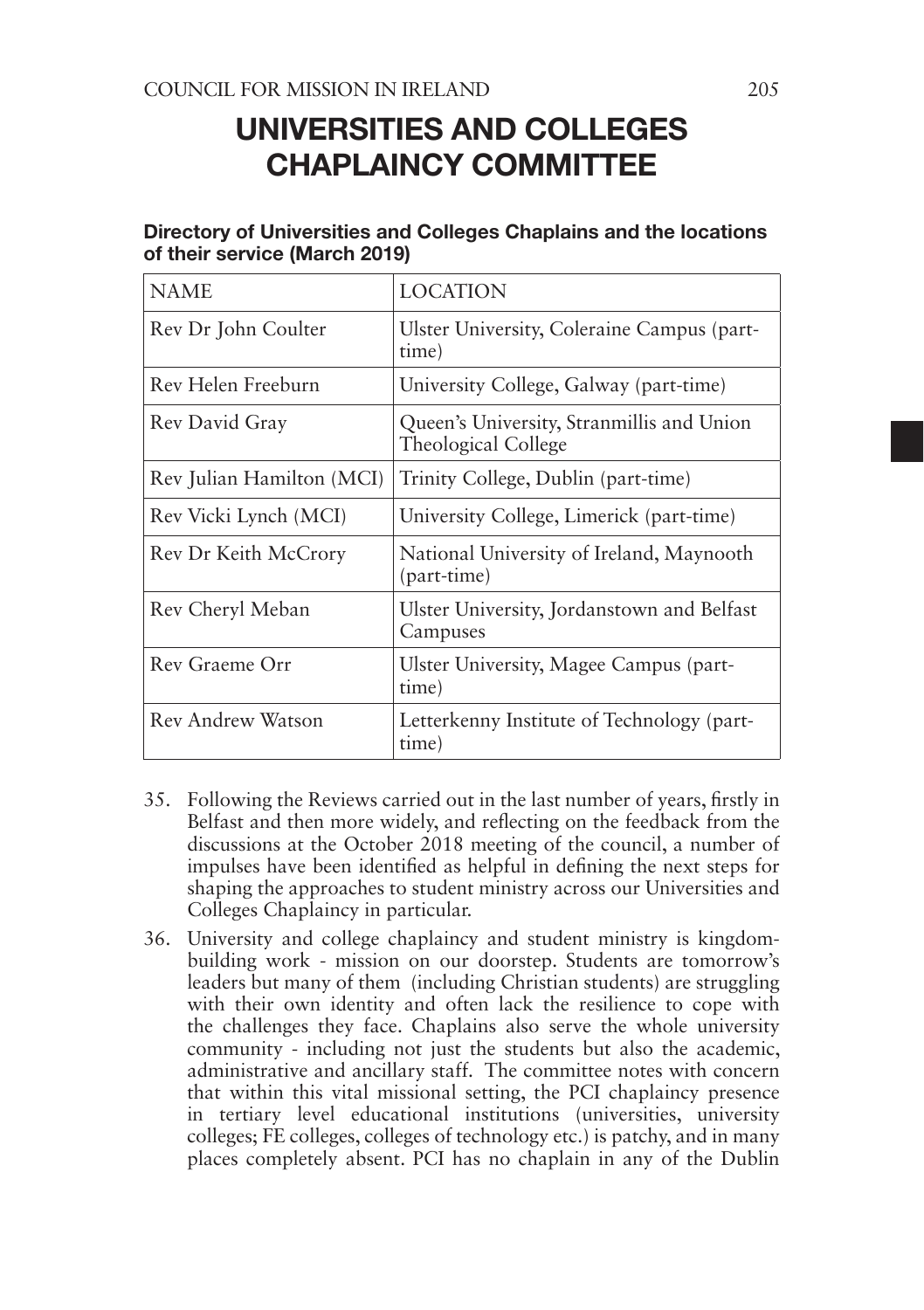institutions. In Belfast there are 60,000 tertiary level students and two full time chaplains and one assistant to the chaplain.

- 37. The committee holds to the working principle of chaplaincy as being missional as well as pastoral, and the work of a chaplain being rooted in an all-age worshipping community. In its recent review it urged that this work be designated as a special missional area within presbyteries: chaplains need to be more visible and more accessible, both on campus and in halls of residence but a part-time ministerial appointment, more often than not, simply precludes this.
- 38. The committee therefore wishes to encourage churches or presbyteries to become more involved with the centres of tertiary level education within their bounds and to reach out to them. While the formal link with an educational institution might be an ordained person (or a deaconess), the actual work on the ground could be delivered by others - including interns, lay people, volunteers, post-graduate students all of whom could be part-time members of a chaplaincy team. The key will be for those involved to have a vision for reaching students and the passion to carry it out. In some areas local churches might come together to finance a student worker, while in other places PCI may need to consider appropriate partnerships. There is a need for creativity and imagination in addressing this shortage of personnel on the ground.
- 39. The committee also stresses the importance of building in training for chaplaincy work as part of ministerial and deaconess training at Union Theological College, and is grateful for early encouragements in that direction.

# THE DERRYVOLGIE AND ELMWOOD AVENUE MANAGEMENT PANEL

- 40. The construction phase of refurbishment work in Derryvolgie has been completed, with the final aspects of sign-off in progress.
- 41. Adjustments to fee structures in Derryvolgie have been implemented to ensure the generation of a financial reserve of future refurbishment work on the property.
- 42. In the Chaplaincy Centre in Elmwood Avenue, and noting the General Assembly resolution in 2017 that the building be 'retained for ministry purposes at no ongoing cost to the Church', the panel has sought to re-negotiate the terms of leases of tenants in the building. It will be possible to retain the building for ministry purposes by reallocating space to permit the chaplain to have access to the appropriate rooms for the development of his work. It is doubtful that the building can be run at 'no ongoing cost to the church', but the panel has successfully reduced the costs and boosted the income to reduce the costs to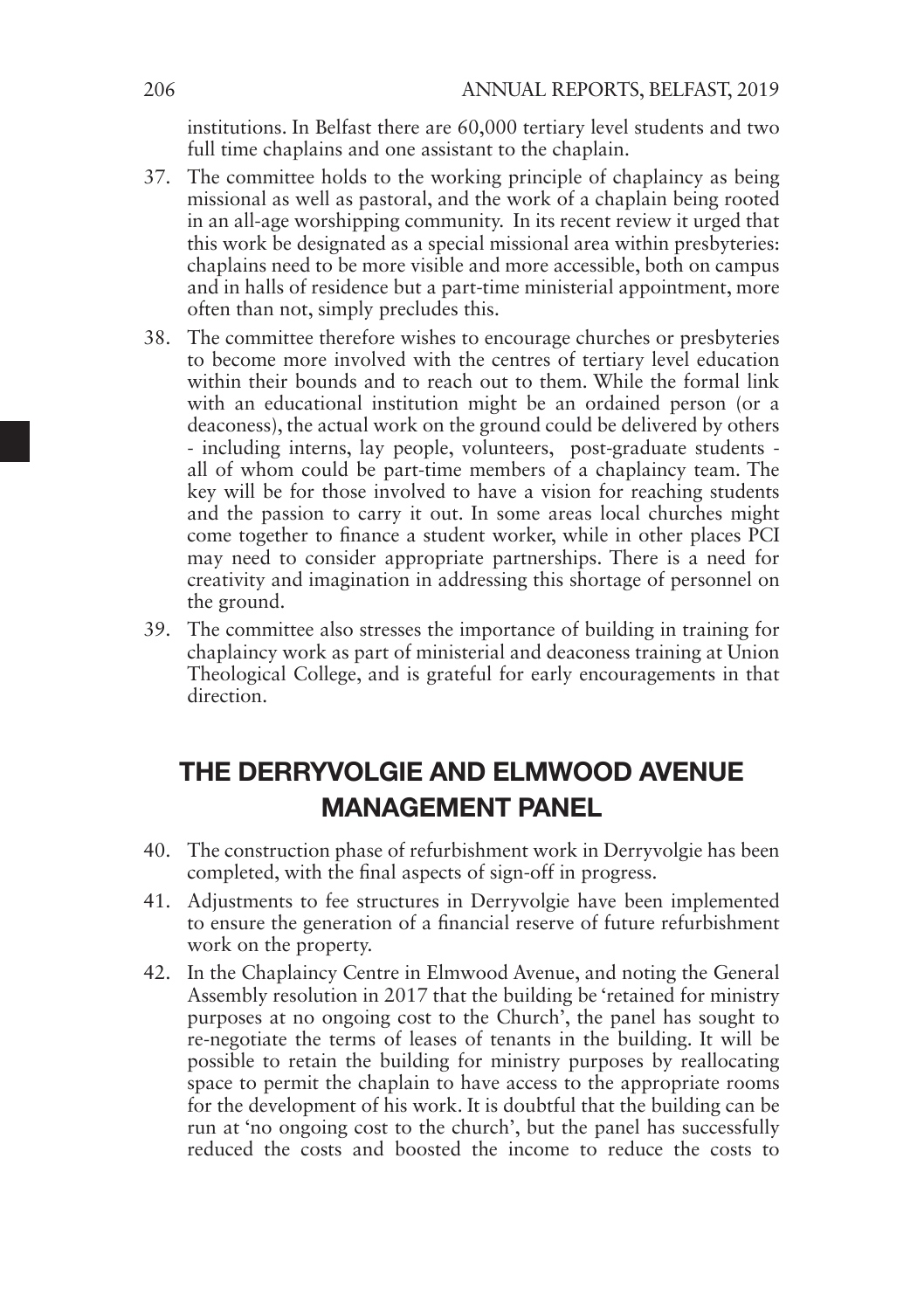manageable levels. One tenant, having been unable to accept the revised terms of their lease, has left the building. Clements Café now operates a commercial café on the ground floor. The panel notes that The Students' Union building on the corner of Elmwood Avenue is scheduled for demolition later in 2019. This will change the footfall patterns in the area for the next three years, drawing more students past the doors of the Chaplaincy Centre as they move along Elmwood Avenue to the temporary accommodation being allocated to the Students' Union during the construction phase.

JOHNSTON LAMBE, Convener

#### MAUREEN BENNETT, Committee Convener

# STRATEGY FOR MISSION COORDINATION COMMITTEE

- 43. The committee seeks to assist the denomination in developing a strategy for its mission in Ireland. It affirms the broad priorities for missional development as expressed by the General Assembly in the past, including:
	- (a) The six major cities of Ireland;
	- (b) Larger population centres;
	- (c) The eastern seaboard of Ireland;
	- (d) Places where there is no other reformed witness;
	- (e) Places where PCI has a historic presence.
- 44. The committee affirms the importance of church planting, and has appointed a panel to address this question specifically.
- 45. The council delegates to the committee the provision of advisory comment for the Linkage Commission on matters requested by it, usually when leave to call is being sought.
- 46. The committee oversees the work of mission grants allocation, specifically the Irish Mission Fund and the Mission Support Grant scheme.
- 47. The committee facilitates the work of the Belfast Conference, where the three Belfast presbyteries act collaboratively in identifying and assessing existing and possible future initiatives in mission. Advisory comment to the Linkage Commission or the council can be offered from the Conference.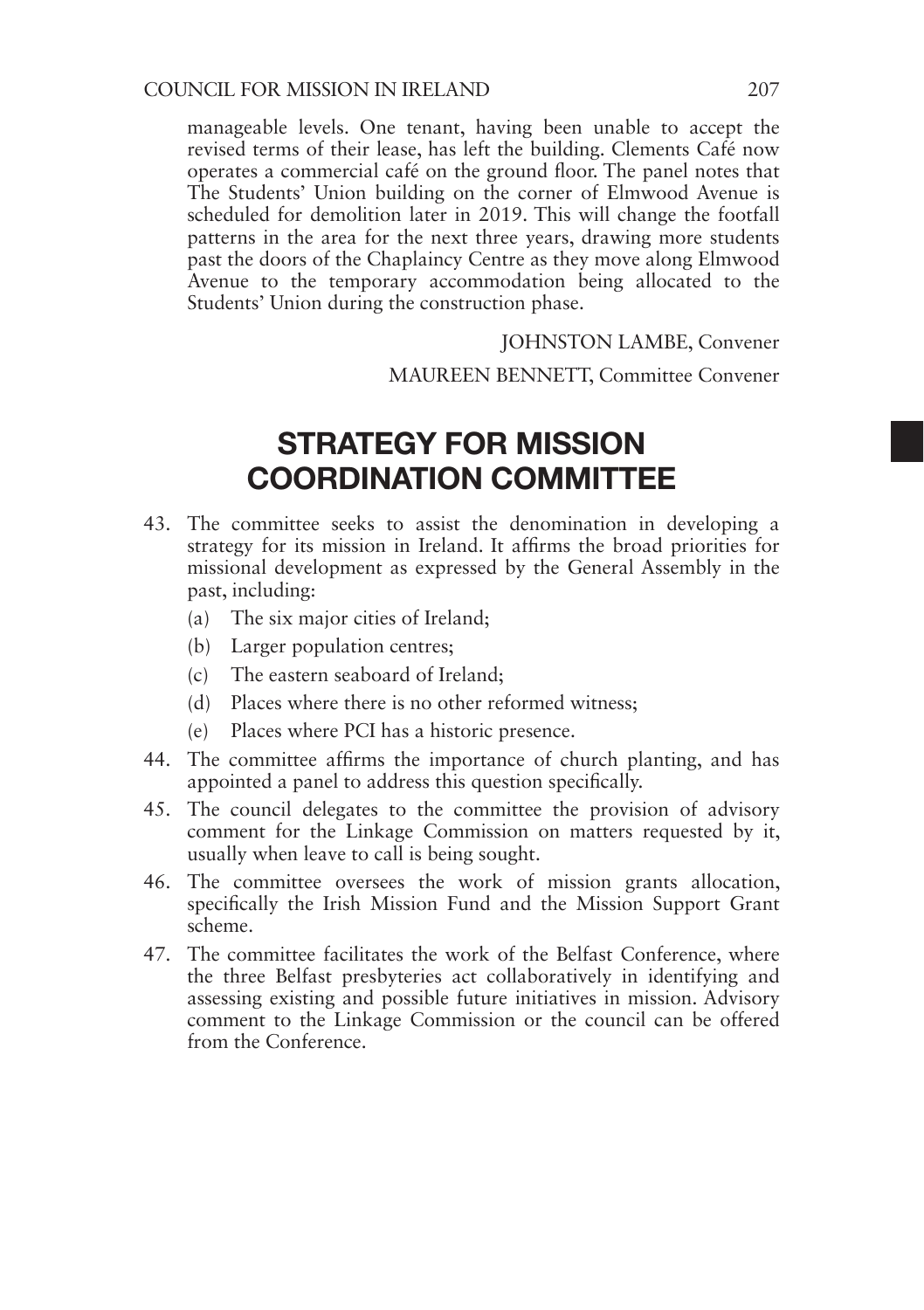### BELFAST CONFERENCE

*The Very Rev Dr Alastair Dunlop writes:*

- (a) The Conference has completed drafts of the mechanism to receive referrals for advisory comment and has worked through some project and congregational proposals in principle. Presbyteries have identified probable referrals to the conference for the next calendar year.
- (b) The three Belfast presbyteries now have the same remits for their Mission Standing Committees, so that there is a uniformity of expectation when referrals are made and responses offered.

## CHURCH PLANTING PANEL

#### 'New Life, New People, New Places'

- 48. Remit of the Church Planting Panel
	- (a) To act in support of existing church plants, and ministers called to this work
	- (b) To support the work of church revitalisation.
		- (i) (NOTE: The committee notes the wide range of work potentially covered by the term 'revitalisation' and recognises the respective roles and remits of other bodies in the church. For now, revitalisation remains in the remit of the Panel but this may be adjusted by the Committee during the year, following consultation with others.)
	- (c) To assist the CMI Strategy for Mission Coordination Committee in the identification of potential locations for church planting.
	- (d) To assist the Home Mission Committee, where appropriate, in the recruitment and selection of church planters.
	- (e) To engage with the Council for Training in Ministry regarding the training and equipping of students for the ministry and others for the specialist work of church planting.
- 49. Summary of the early work of the panel. In the panel's discussions the two key issues raised were that of the Planter and the Place.
	- (a) The Planter: There is a need for a process whereby we assess and identify people with the required gift-set for church planting and revitalisation in PCI. There is a need for more robust training within the denomination (including for ministry students) for church planting and revitalisation. How can the church develop a pathway for a Planter to learn and be trained whilst actively engaging in church planting? How might we suggest a range of flexible options for those considering church planting? It is noted that greater flexibility and more options in the deployment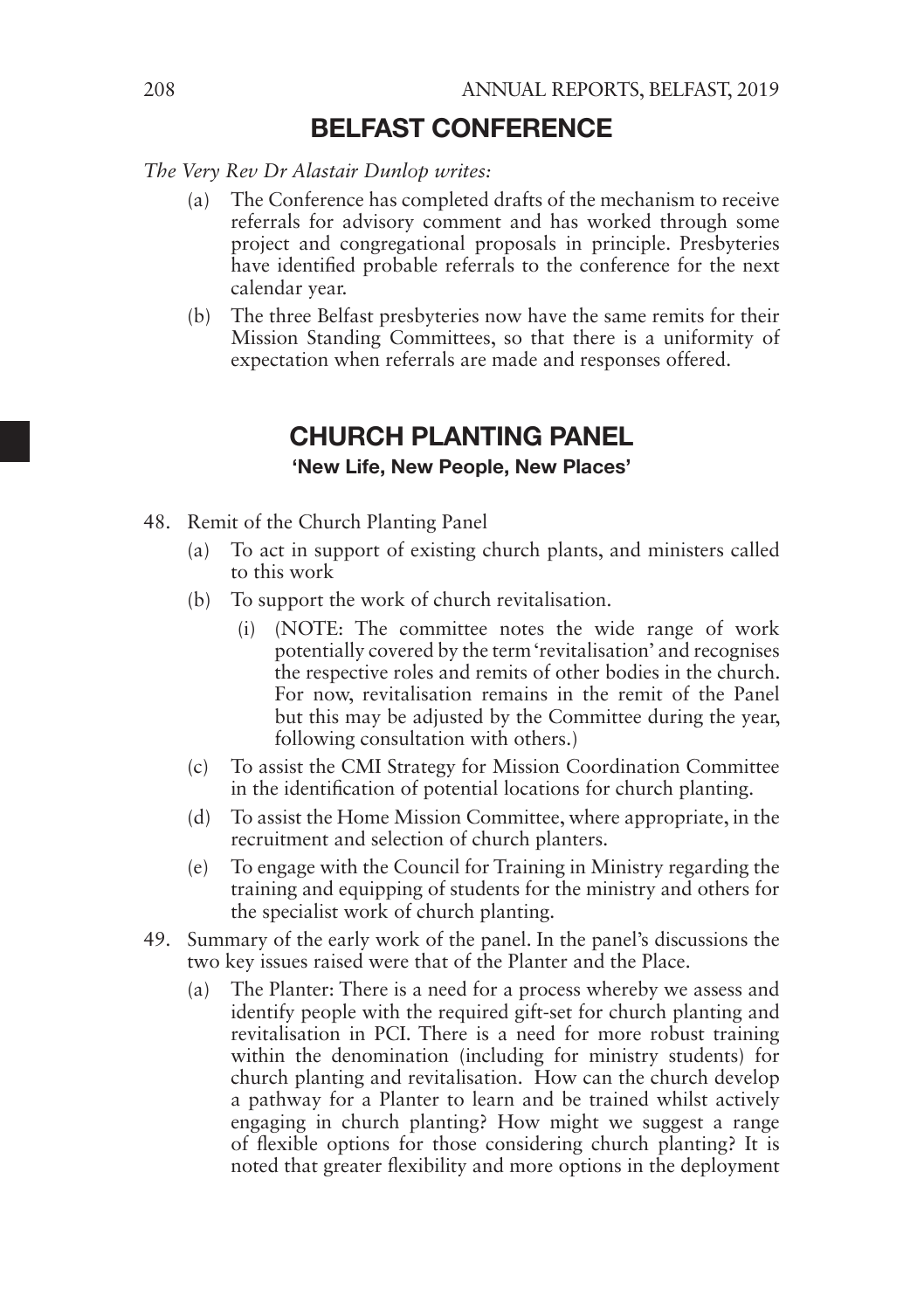of personnel has been developed in recent years with the introduction of Accredited Preachers, Auxiliary Ministers, part time ministry, and Community Outreach Workers. The council has commenced early discussions to explore a non-gender specific diaconate which, if adopted. may add a further pathway for staff deployment in pioneering situations.

- (b) The Place: 'where from' is at least as important as 'where to'. The target location should ideally be planted from an 'island of strength'. Either: an existing (even very small) PCI location that has a good relationship with the target community, or a strong PCI congregation nearby the community being considered. This stronger congregation may have some families living within the target community. There is a need to be sensitive to 'kairos' moments when the Spirit is working. This will encourage an organic approach to deciding 'where to'. A church should probably not be planted where there is already another reformed witness. Significant community profiling is helpful to understand the population (is it significant and growing), age profile, spiritual profile, housing trends, transport links and education facilities.
- 50. How can CMI work to make planting a 'normal' part of PCI?
	- (a) The people: The Church Planter should seek to grow a 'core group' of people from within the island of strength who would be willing to plant elsewhere. This group should be large enough and have the right combination of gifts to form the nucleus of a worshiping community (including finance, music, pastoral gifts etc.). Experience from Donabate and Maynooth suggests that approximately 20 people are needed at the start.
	- (b) Piloting: The Church Planter and core group should pilot a range of initiatives in the plant location to build relationships and connect with the community. This helps create momentum, credibility and trust prior the official launch of the plant. Alongside the above, there is a need for careful consideration of how the plant will be financed in the first three to five years, and what pastoral/leadership support mechanism is in place to assist those involved in the church plant.
	- (c) Leadership. The panel notes carefully the need for wisdom in the development of leadership in new church situations. PCI practice in the past has been that the person identified as the pioneer (such as in the former Church Extension model) has been an ordained minister of Word and sacrament called to the role, who may or may not be called subsequently as the minister of the church when it acquires congregational status. The question of a continuing role for pioneer staff, both ordained and other, in the leadership in a church plant is being actively and widely discussed, before firm proposals are brought to the General Assembly for inclusion in legislation.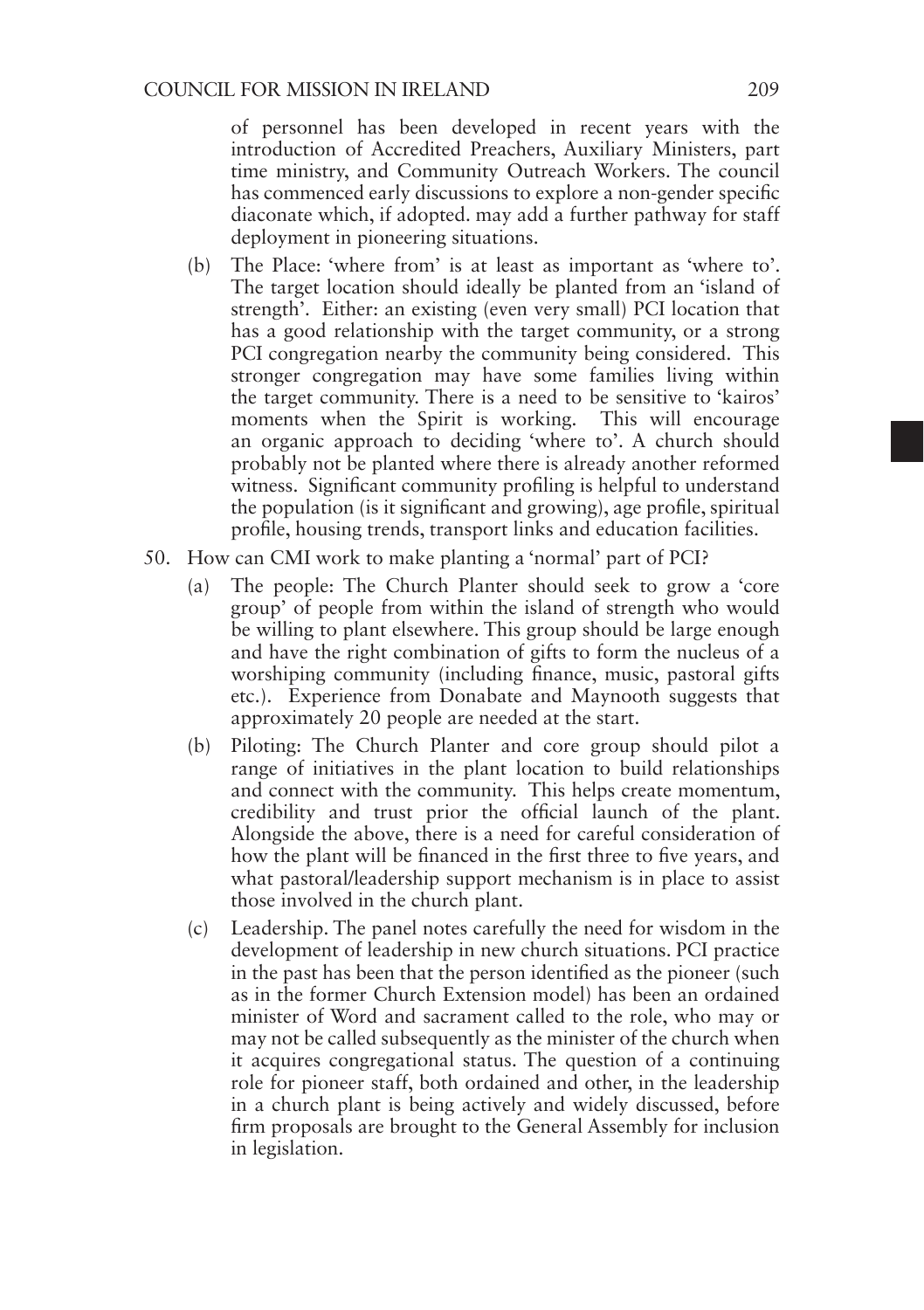- (d) Dialogue with other denominations and agencies involved in church planting are ongoing. These include:
	- (i) FORGE;
	- (ii) FIEC through its revitalization coordinator.;
	- (iii) The Church Planting Collective network (Acts 29, Comission and FIEC).

MARTIN McNEELY and TOM GILLIAM, Co-Conveners

### MISSION GRANTS PANEL

- 51. Irish Mission Fund and Mission Support Grants were assessed and allocated during the year, as shown in the Council accounts.
- 52. The panel notes that the full allocation of budget for grants was not used in the current year, and that work to promote the availability of grants for congregations seeking support for mission work should be undertaken.

KENNY HANNA, Convener

#### Wider strategic issues

- 53. Urban Mission Network. The Urban Mission Network continues to develop its work with 40 or more members on social media and with monthly input. A group from the network travelled to the '20 Schemes weekender' event in Edinburgh.
- 54. Rural Mission Strategy. Proposals to create the position of Rural Chaplain (pilot scheme) have been developed and presbytery comment has been sought and received. Adjustments are being made to the core proposal documents before a decision is taken to advertise the vacant position.
- 55. Nightlight Review. The committee is supervising the work of a review into the work of Nightlight in Belfast, and to include a wider assessment of PCI's involvement in night-time ministry outside Belfast. In many larger towns across Ireland, the weekend culture of clubbing and late-night entertainment is a significant concern, and some congregations have taken proactive and effective steps to reach out in this environment.
- 56. Migrants Ministry. The committee has considered proposals for the opening of a second branch of the International Meeting Point in North Belfast. Steps have been taken to release the IMP Project Leader for some days each week to permit the new project to get started. The project will be monitored in its early stages by a joint working group involving representatives of CMI and the presbytery.

BEN WALKER, Committee Convener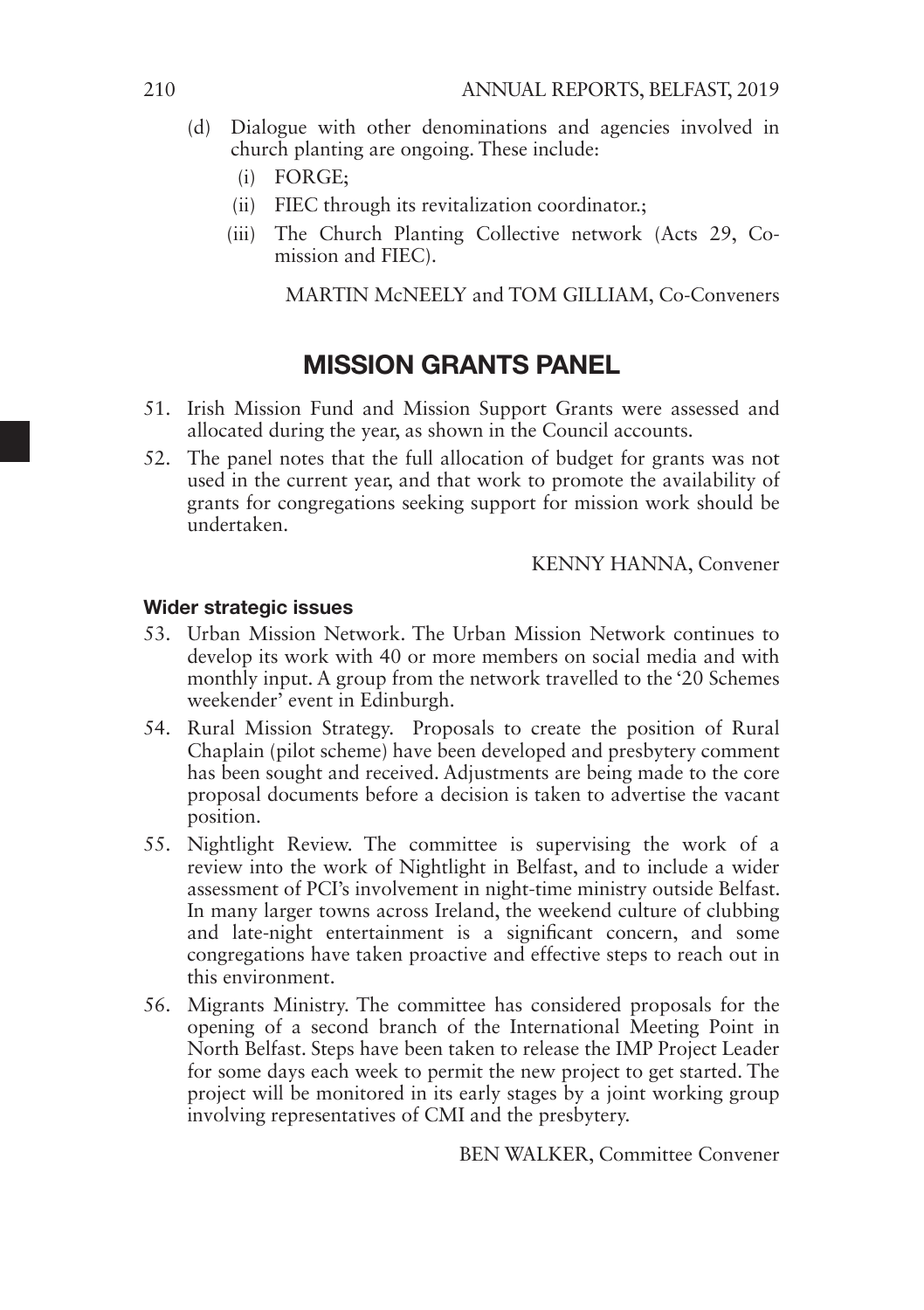### FINANCE AND PROPERTY PANELS

- 57. Finance Manager, Mr Nehru Dass, provides invaluable support to the Finance and Property Panels in their work on behalf of the council. The Property Support Officer, Graham Patterson, continues to help and advise congregations on the best way forward when considering property issues or submitting grant applications in Home/Urban Mission situations.
- 58. The substantial deficit on the income and expenditure accounts for 2018 was anticipated, and is largely accounted for by the completion of the refurbishment works in Derryvolgie Hall, and some required upgrading to the facilities in Elmwood Avenue prior to letting the ground floor to a commercial tenant. Some further cost overruns are explained by additional necessary work undertaken in the course of this contract.
- 59. Financial planning to restore funds for future maintenance and upgrading of the Derryvolgie building has been put in place, with a scaled increase in fees in line with rates charged in an expanding private sector market for student accommodation in Belfast.
- 60. Elmwood Avenue expenditure was necessary to upgrade aspects of the accommodation to meet the needs of a financially advantageous client operating a café from the ground floor. An estimated payback period on expenditure incurred of approximately five years on current rental income has been put in place.
- 61. Planned grant expenditure on the new church development in Maynooth is included in the budget for the current year and 2020 – and was not drawn down in the current period as the project has been delayed at planning stage (see item 63 below).
- 62. Disposal of assets. The former Carlingford church was sold during the year, generating income of  $\epsilon$ 250,000 which will now be available for church planting and revitalisation work in the area.
- 63. Maynooth, new church building. The Property Panel notes that progress towards planning permission has been slower than anticipated, and costs have risen as time has gone on. However, the council fully anticipates that work will begin on site this year, and decisions on the full extent of grant support to the project will be taken for 2019 and 2020 as final costings are signed-off.
- 64. Trinity Cork and Aghada Manse. The sale of the old manse at 63 Rochestown Road, Cork, has been completed. Short-term loan assistance was provided by CMI for this Home Mission charge towards the purchase of a replacement manse prior to the induction of their new minister.
- 65. The Finance Panel notes with appreciation the generous support received from bequests, and the continuing income from the United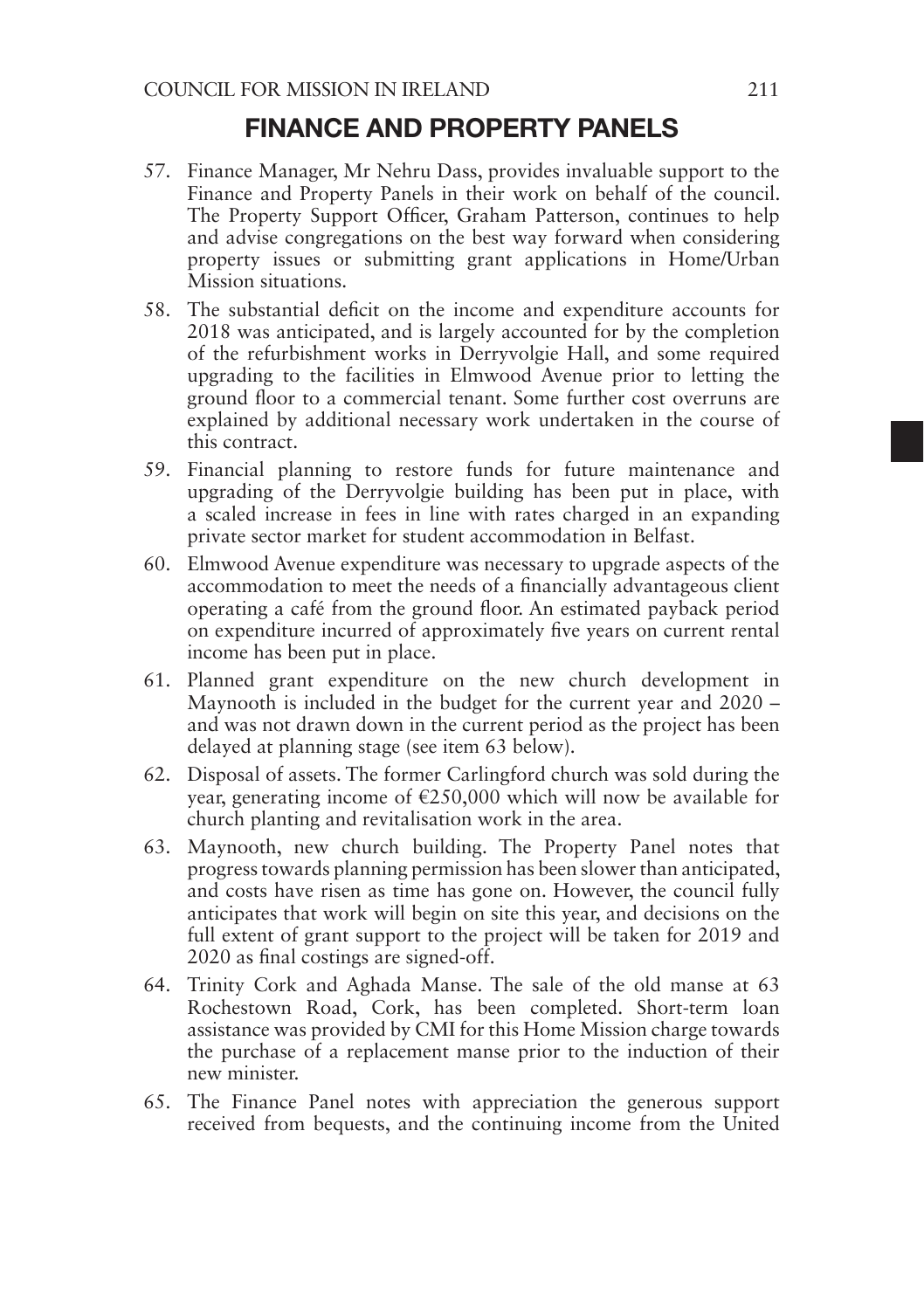Appeal and PW, without which much of the council's work could not take place. The draft budget for 2020 anticipates a request to the United Appeal for  $\text{\pounds}1,065,000$  – an unchanged amount to that awarded in 2019.

66. The low uptake of grants is a matter of concern, and has been referenced elsewhere in the reports. The Mission Grants Panel is addressing this matter.

DENIS GUILER, Convener Finance Panel

CYRIL CAVAN, Convener, Property Panel

# APPENDIX 1

#### Home Mission Review report (2018/19)

- 1. This paragraph is a summary of the main points in the Home Mission Review as received by the General Assembly in 2018:
	- (a) The purpose of the Home Mission, as described in the Code (para 114), is to provide a more flexible organisation within the general structures of the Church for missional development. Currently this flexibility is primarily exercised in the appointment process for ministers, who are called by the Council rather than the congregation. Support is largely given in the form of financial grants, with some accompaniment for Home Mission ministers by Council staff.
	- (b) The Review notes that in the current operation the scheme has become static in that congregations can enter the Home Mission but there are few incentives or encouragements to leave it.
	- (c) The Review proposes that the Home Mission becomes a process for congregations rather than a destination. The aim of the process is that, where possible, the life, spiritual health, fruitfulness and long-term stability of congregations will be enhanced and secured.
	- (d) The Review proposes the option of three pathways for congregations beginning this journey:
		- (i) Planting
		- (ii) Revitalising
		- (iii) Sustaining
	- (e) Entry into the process will be based on clear criteria, with an individually tailored plan for the process being drawn up with the congregation as it commences.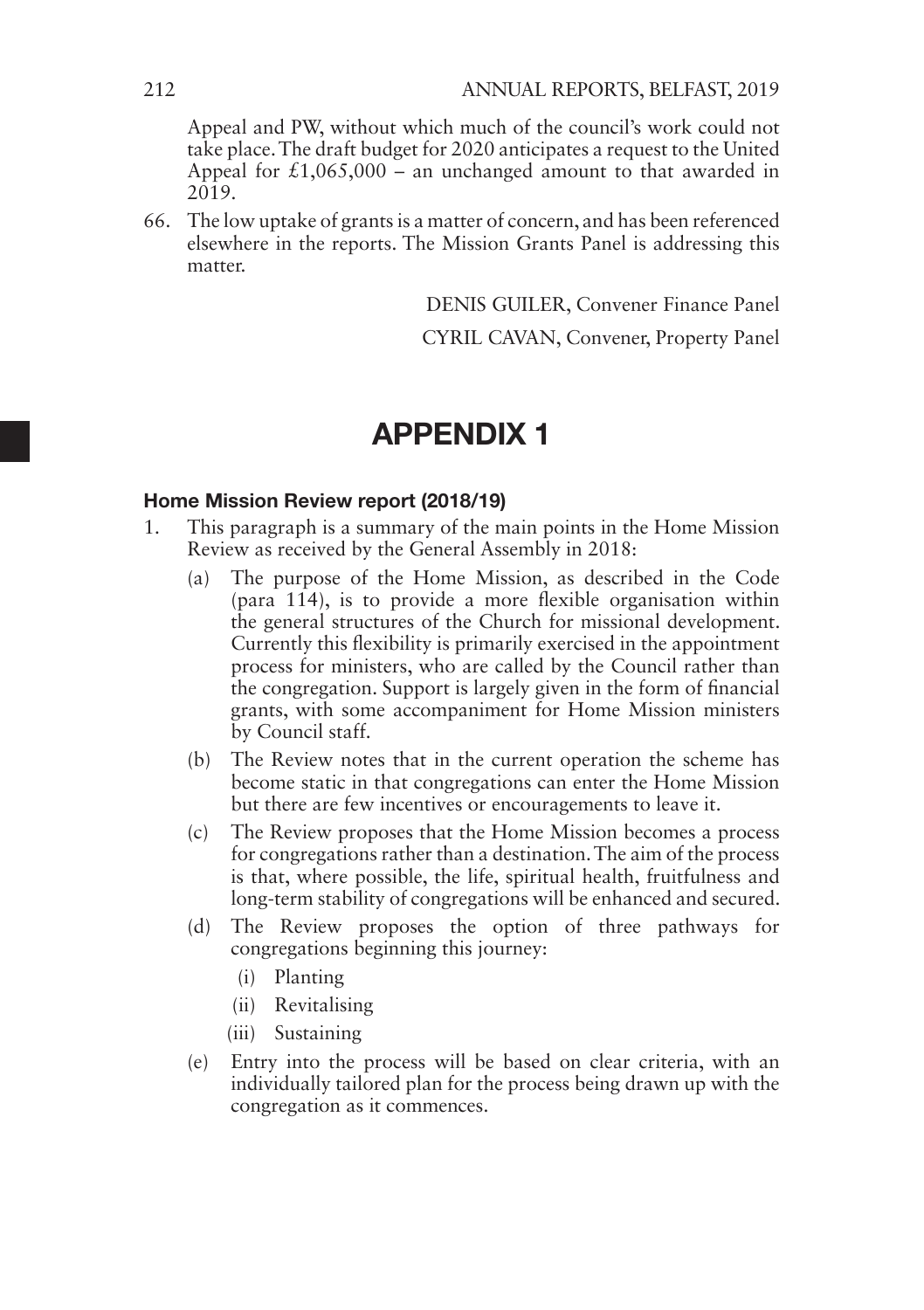- (f) This Review proposes that the Home Mission should continue to provide flexibility for missional development in strategic settings, through accompaniment offered to the leadership. This support offered should offer a range of inputs including:
	- (i) Training
	- (ii) Mentoring
	- (iii) Networking opportunities
	- (iv) Financial grants
- (g) Exit from the Home Mission scheme will occur when the agreed plan has reached its conclusion.
- 2. Progress:
	- (a) An Implementation Task Group was formed to address the detailed matters of process and legislation leading to the commencement of the new scheme. It is recognised that the transition from the old to the new scheme will take several years to complete, given the number of congregations involved. Decisions required each time a congregation moves from the old to the new scheme include:
		- (i) Agreement of pathway within the new scheme;
		- (ii) Management of property;
		- (iii) Continuing terms of call for ministers;
		- (iv) Agreement of changes to review arrangements.
	- (b) Selection of ministers: In discerning the call of God upon the life of any individual minister who wishes to candidate for service within the Home Mission, those charged with the task of candidate selection will
		- (i) Recognise their dependence on God to call and equip his leaders.
		- (ii) Seek to learn from candidate selection approaches used in PCI Partner Churches and other specialist pioneering agencies.
		- (iii) Acknowledge the differing leadership gifts described in (for example) Ephesians 4:1-16.
		- (iv) Determine the gifts-set required in the local setting, while recognising that different skills may be required for the three identified Home Mission pathways within the new scheme,
		- (v) Seek evidence of the candidates' giftedness based on their past training and experience,
	- (c) Process of accompaniment for the minister and elders of the congregation. Once decisions have been made about the pathway, a process of accompaniment for the leadership of the congregation is envisaged under the new scheme. This will be delivered by: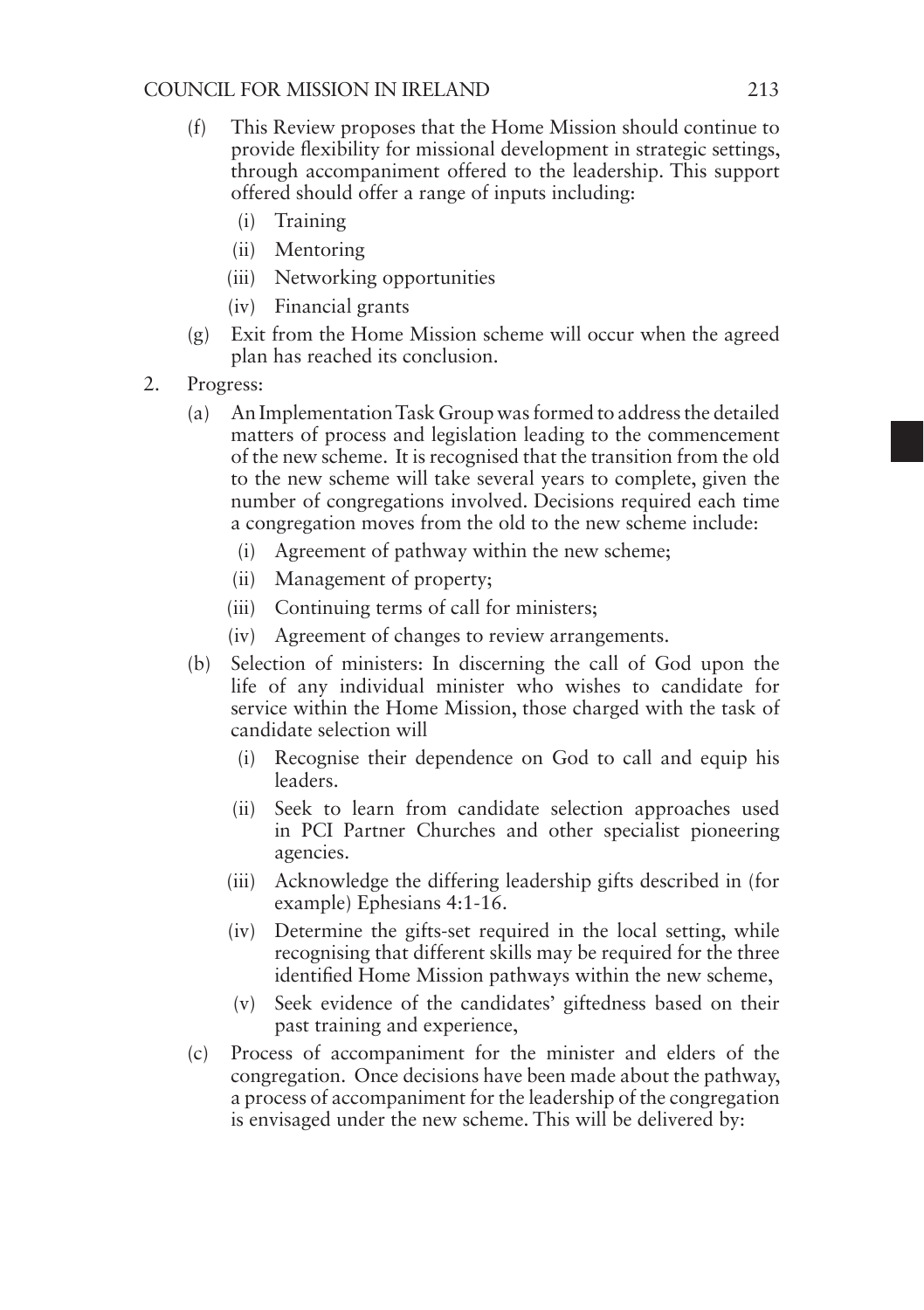- CMI and CCLW Executive Staff
- The recruitment at presbytery level, of a number of senior, experienced mentors working in a voluntary capacity
- (d) In the course of 2018/19 initial and potentially valuable discussions have taken place with some other agencies including Forge (a church planting support agency based in Scotland), and Serge, (a planting and mission agency emerging from the PCA, with staff in Ireland).
- (e) Insofar as these or other agencies may assist in resourcing the accompaniment of local congregations in the new scheme, their services may be called upon.
- 3. Reviews
	- (a) The report notes the two main reviews required under current arrangements:
		- (i) Presbytery consultations undertaken on a cycle over a period of years
		- (ii) Reviewable Tenure Reviews if this has been required by the Linkage Commission at the time of granting leave to call.
	- (b) The Task Group affirms the primacy of these review processes in any additional assessment of progress and congregational health within the new scheme.
	- (c) The major additional element for review in the Home Mission will be the establishment of appropriate criteria for exit from the scheme. Such criteria may include:
		- (i) Local governance arrangements, which are consistent with Presbyterian policy and appropriate to the local needs
		- (ii) Financial sustainability
		- (iii) Fruitfulness and growth, both numerically and in depth, and including the development of local leadership and discipleship more generally
		- (iv) Clarity of vision for mission in the future
	- (d) Issues in monitoring progress against these criteria include:
		- (i) The means for determining progress towards these stated goals
		- (ii) The role of the mentor who accompanies the leadership, in assessing whether the congregation has met the criteria, and/ or what progress has been made
		- (iii) The relative roles of presbytery and the CMI in determining exit from the scheme.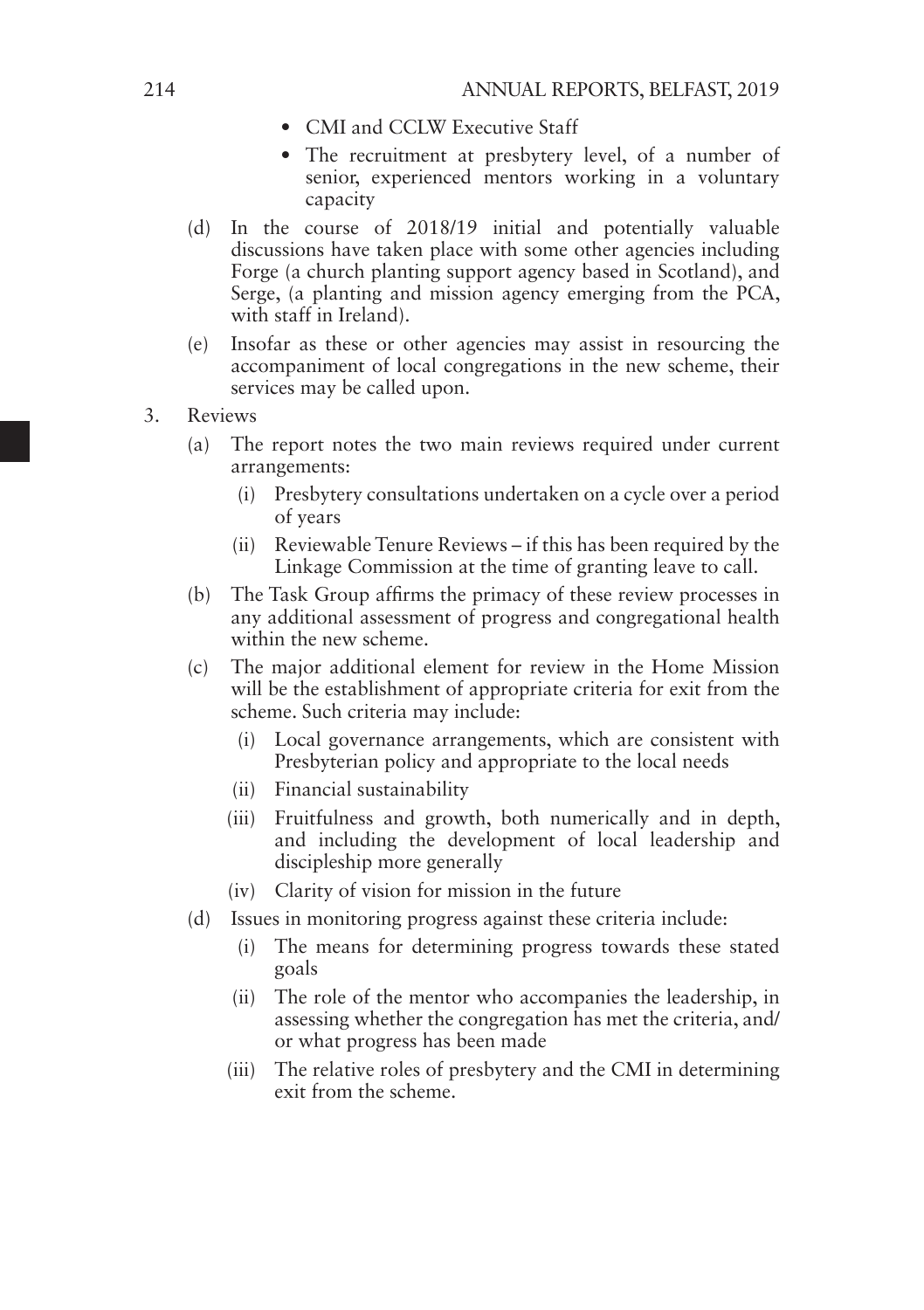- 4. Legislation
	- (a) Based on the experience of CMI and the Presbytery of Dublin & Munster (and discussed further with the Church Planting Panel) the following points of learning regarding governance in Church Plants have been noted and referred to the Code Republishing Panel for possible drafting into legislation.
		- (i) A Joint Panel, made up of representatives from CMI and presbytery, should be appointed to supervise the emerging Church Plant from its earliest days.
		- (ii) If and when the Church Plant transitions to weekly worship on Sundays, an Interim kirk session should be appointed by the presbytery to oversee the work. There ought to be a strong component of shared membership between the interim kirk session and the Joint Panel.
		- (iii) A Church Planter should be identified early and be appointed under the call of the CMI, either as a lay agent (reporting to a neighbouring minister) or an ordained minister appointed to special work. The Planter must be accountable to presbytery, but will report to the Joint Panel. If an ordained minister the Planter will also act as Moderator of the interim kirk session.
		- (iv) The appointment of a locally identified 'Reference Group' made up of members of the emerging Church Plant could be encouraged – especially to manage the practicalities of running the regular activities.
		- (v) Further work is needed on the various roles and responsibilities of a lay agent or other non-ordained staff member as the local work gathers momentum, but the Task Group discourages the assumption that there must be no continuing role. It is noted that the skills and insights gleaned from such work may equip a local staff worker or lay agent to continue a similar role elsewhere as part of a new Plant.
		- (vi) At the time of change of status to a congregation, the General Assembly decides on the basis of proposed terms from the Linkage Commission, how and when this happens. A minister is called by CMI, under Home Mission rules, to lead the work – possibly heading up a team.
		- (vii) The consent of the people is obtained regarding the choice of their minister.
		- (viii) The planter must resign his/her charge before being considered as a candidate for the newly constituted congregation.